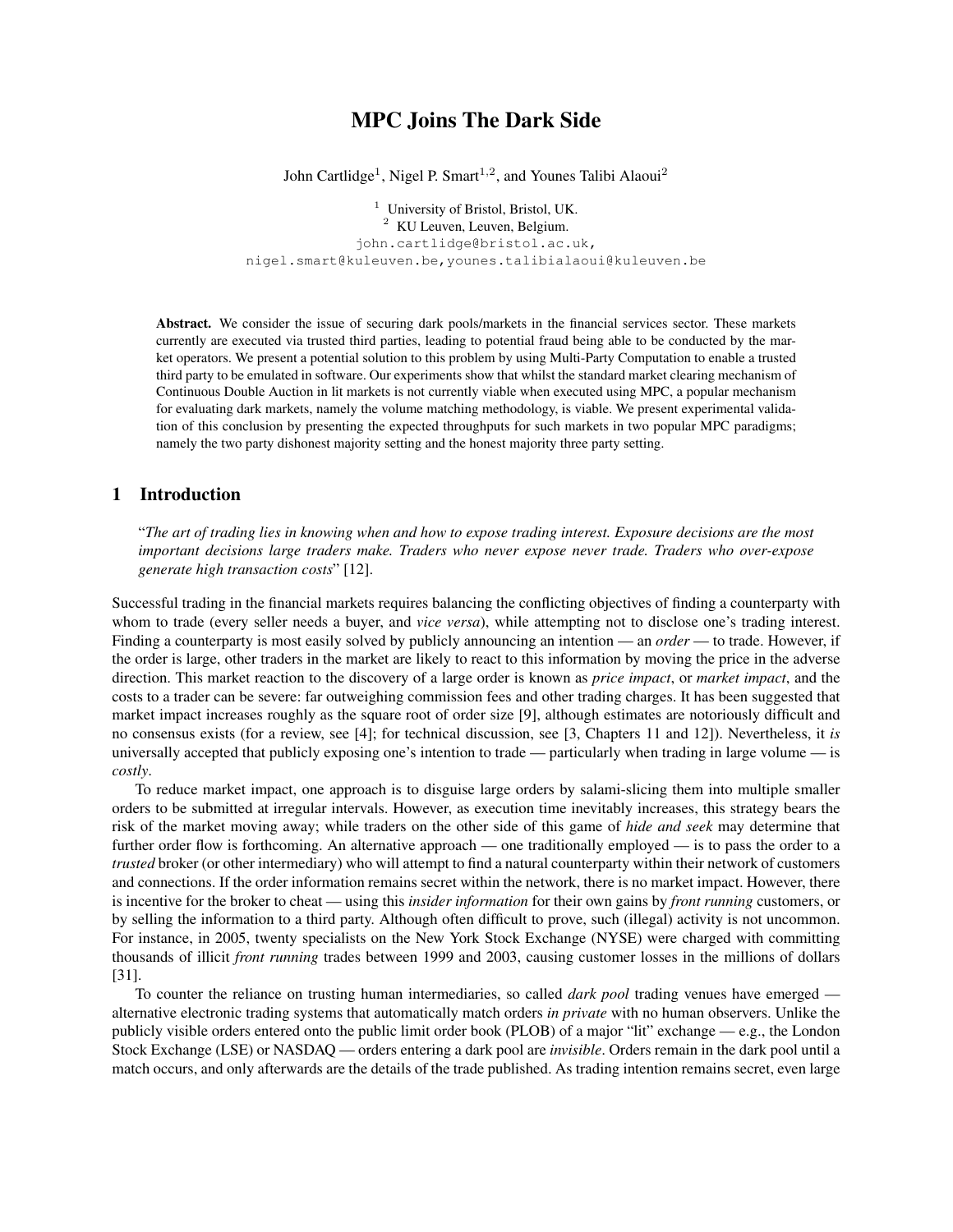orders can execute with little or no market impact. The attraction of dark pools is clear, and the demand from traders is strong. In the first quarter of 2018, approximately 11% of stock trading in the US executed on such alternative trading systems (ATS) [23].

However, where there is trust, there is the possibility of abuse. While dark pools offer trading in secrecy away from prying eyes, the *operators* of dark pools — with full access to system data — are trusted not to spy on, or abuse, the information inside. For some, the temptation has proven too great. For example: in 2011, Pipeline paid a \$1 million penalty and settled to charges of conflicts of interest and misleading customers [27]; in 2014, Liquidnet paid a \$2 million penalty and settled to charges of improperly using subscribers' confidential trading information in marketing its services [28]; in 2015, ITG (the owner of Posit) paid an \$18 million penalty for operating a secret trading desk and misusing the confidential trading information of dark pool subscribers [29]; also in 2015, UBS paid a \$12 million penalty for failing to properly disclose to all dark pool subscribers an order type that was marketed almost exclusively to market makers and high frequency trading firms, which allowed those participants to place sub-penny-priced orders that then received priority over other orders [30].

The only way to guarantee privacy is to ensure that *nobody* — not even the system operator — can gain access to the information in the system. One mechanism to achieve such privacy is to apply a multi-party computation (MPC) technique to the underlying algorithm. In such a scenario internal algorithm data is held in secret-shared form, and is processed by a set of servers. If a given ratio (depending on the precise MPC system) of the servers remains honest then the internal algorithm variables do not leak, and thus privacy is preserved. All orders can be entered into such a system using a protocol to convert an external user's order into a secret shared form. Then MPC can be used to perform computation (order matching) on the secret shared data, such that no order information is ever *in the clear*. As an additional advantage if a financial regulator — e.g., the SEC in the US or FCA in the UK — is one of the servers in the MPC computation, not only is privacy guaranteed, but the regulator can guarantee that a specific algorithm was used to perform the matching. This aligns well with MiFID II regulatory compliance, introduced for European markets in Jan 2018 to ensure stricter controls on dark pools.

Our Contribution: Previous work has demonstrated the utility of MPC for secure auctions, with particular success and application in one-time clearing auctions [18] in the famous case of Danish Sugar Beet. Other proof of concept work has been performed, which is detailed in the next section, however, all of this prior work has resulted in matching mechanisms which take many seconds to evaluate.

In this work, we introduce a proof-of-concept fully encrypted (MPC) trading venue using the three main matching algorithms used in a dark markets: (i) *continuous double auction* (CDA) using full limit order book (LOB); (ii) periodic interval crossing (or *periodic auction*); and (iii) scheduled volume match (or *scheduled cross*). All our experiments were conducted using the SCALE-MAMBA MPC system [1].

We find (unsurprisingly given the complexity of the matching algorithm) that whilst CDA is the natural auction methodology in lit markets, when performed in a privacy preserving manner the performance is particularly disappointing. Nevertheless, we are able to process orders in the sub-second, resulting in market throughputs of between roughly 10 and 50 orders per second (depending on the size of the hidden order book). In real world markets, hidden LOBs and CDA matching are more commonly used in dark pools where the venue operator (often a bank) is an active participant, trading on principle (i.e., for themselves) and internally matching client order-flows (e.g., Goldman Sachs' Sigma X2 platform).<sup>3</sup> In Europe, dark pools where the operator is trading on its own account are often classified and regulated under MiFID II, as *Systematic Internalisers*.

Periodic auction mechanisms are algorithmically simpler for MPC than a CDA and have two phases. First, during the open auction period, orders are collected and sorted, similar to the limit order book of a CDA, but without execution. Then, on auction close, a price discovery phase calculates the clearing price that maximises volume traded. All trades execute at this clearing price. We see that the main cost in evaluating a periodic auction procedure in this context ends up being running the algorithms to produce the initial sorted list, i.e. to process the incoming orders before the final clearing is performed. This limits the periodic auction implemented under MPC to be for auctions with a relatively low throughput.

<sup>3</sup> https://www.goldmansachs.com/what-we-do/securities/gset/equities/liquidity-access/ sigma-x2-us-faq.pdf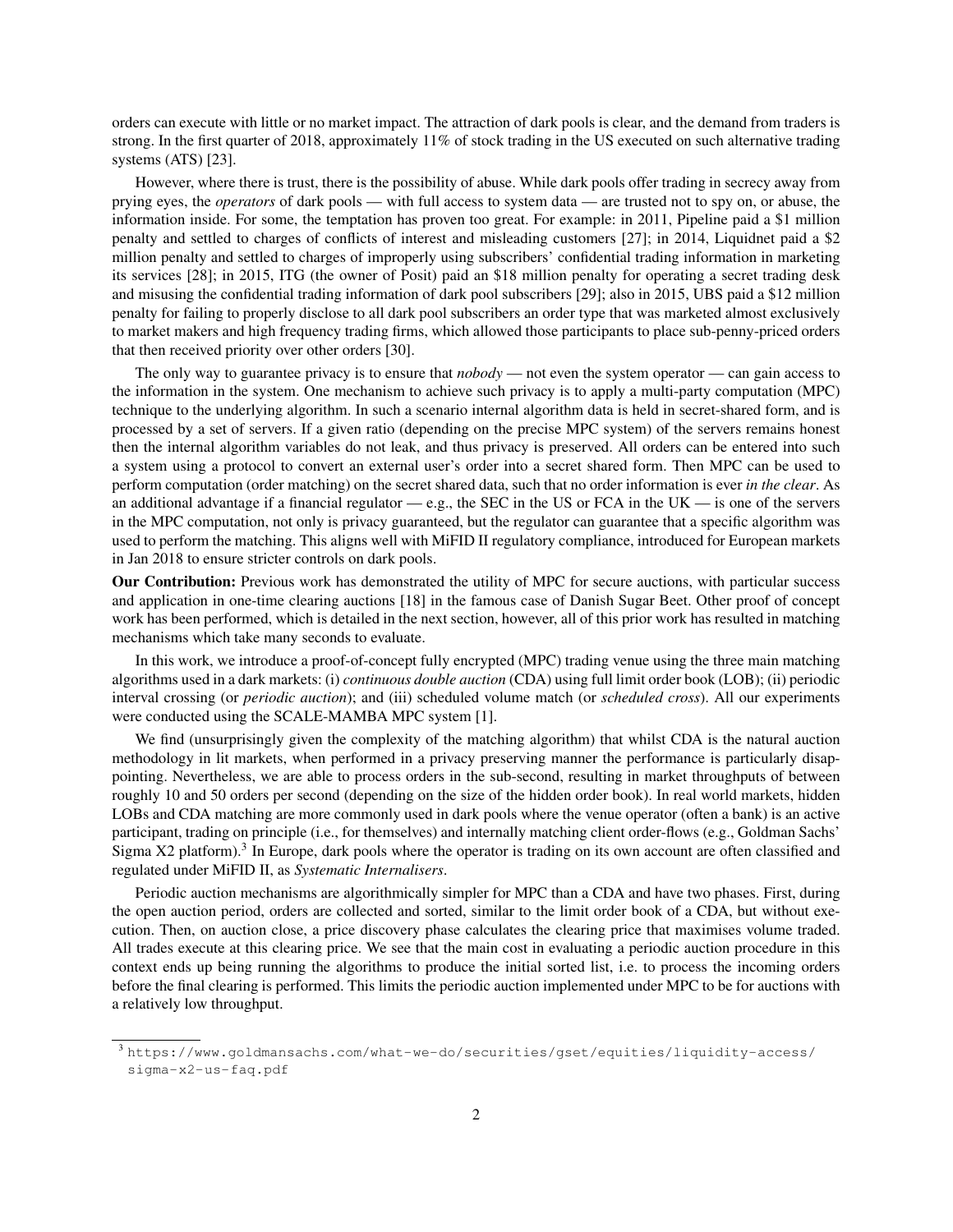To eliminate front running in periodic auctions one could use a smart contracts/blockchain architecture, in which parties commit to their orders, then reveal and execute the clearing trades. However, the process of revealing *all* orders (even the unmet ones) does not satisfy the need to keep such unmet orders secret as one has in dark markets.

Periodic auctions are classified by regulators as "semi-transparent" and so do not fall under MiFID II dark pool compliance. However, we focus on the non-transparent "semi" and therefore *do* consider these as dark pool venues (as the regulators may also do in due course). Real world periodic auction venues include ITG's Posit Auction and LSE's Turquoise Lit Auction.<sup>4</sup>

Finally, we examine scheduled volume matching, the simplest of the three clearing algorithms in which volume is matched but price is determined by reference to some external lit market. For such markets we are able to obtain throughputs of around 800 orders per second. Thus, while such throughput will not be suitable for markets with high frequency trading, for markets where the priority is large volume execution rather than immediacy, such throughput may be sufficient. Scheduled matching has been used by dark pools since their inception (Instinet and Posit, circa 1987) and is still used today by venues such as LSE's Turquoise and ITG's Posit Match.

Paper Overview: We first describe, in Section 2, the problem we are trying to address, and existing problems with performing computations in a non-privacy preserving manner. We also review prior work of applying MPC to financial auctions. In Section 3 we briefly recap on the notation and issues from the MPC literature we require, and we overview the salient properties of the MPC system we will be using. Then, in Section 4, we examine the three auction mechanisms in detail, and describe how to implement them in a privacy preserving manner, and give performance results. Finally, Section 5 concludes that MPC may be ready for real-world dark-pool implementation.

# 2 Background

Here we outline the required background in financial markets and prior work in applying MPC to this domain.

#### 2.1 Information leakage, insider trading, and front running

*Insider trading* is the illegal practice of trading to one's own advantage through having access to *confidential information*. A classic example is a director in a public limited company, upon receiving internal news of unexpected poor quarterly results during a board room meeting—and knowing company share price will fall once these results become public—short-selling shares in their own company ahead of the report's announcement (a legal requirement for public companies). Once share prices have fallen, the director is able to buy back shares (at a lower price) to cover the short Position and make a profit. This is illegal; as is selling (or giving) the confidential information to a third party.

*Front running* is a specific example of insider trading such that an intermediary (e.g., a market maker, specialist, broker, or trading venue operator) acts on advance confidential trading information for one's own gain. For example, let us assume that broker,  $B$ , is instructed by client,  $C$ , to purchase 20,000 shares in XYZ. The broker can see the current order book is showing the following offers to sell XYZ: 5,000@\$49; 15,000@\$50; 10,000@\$51. If acting honestly, B will execute C's order by purchasing 5,000 shares at \$49 and 15,000 shares at \$50, for a total cost to C of \$995,000. However, since B knows that  $C$ 's buy order will move the market (i.e., the large buy order will have a positive price impact), B decides to act on the inside information of C's intention to trade by front running the purchase. To this end, on their own account, B buys 5,000 shares at \$49 and simultaneously posts an offer to sell 5,000@\$50. The order book for XYZ offers is now: 20,000@\$50; 10,000@\$51. Broker B then executes C's request to purchase 20,000 shares, for a total cost of  $50 \times 20,000 = $1$  million to the client. Broker B has immediately sold their shares (to the client; and at the direct expense of the client) for a risk-free profit of  $(50 - 49) \times 5000 = $5,000$ . This practice is illegal. However, it is not always so direct (B could quite easily have sold the advance information of  $C$ 's intention to buy to a third party), and therefore not always easy to detect.

To avoid these malicious and predatory practices, traders—particularly large institutional investors that trade in large volumes, such as mutual funds—go to great lengths to avoid *information leakage*. Having a trusted broker, or trusted exchange venue, is of primary concern. To address these concerns, alternative "dark pool" trading venues designed to match orders automatically, in secret, and with no human observer—emerged, and subsequently flourished.

<sup>&</sup>lt;sup>4</sup> For a full list of European dark pools, see Redburn Execution's List of Approved Trading Venues [21].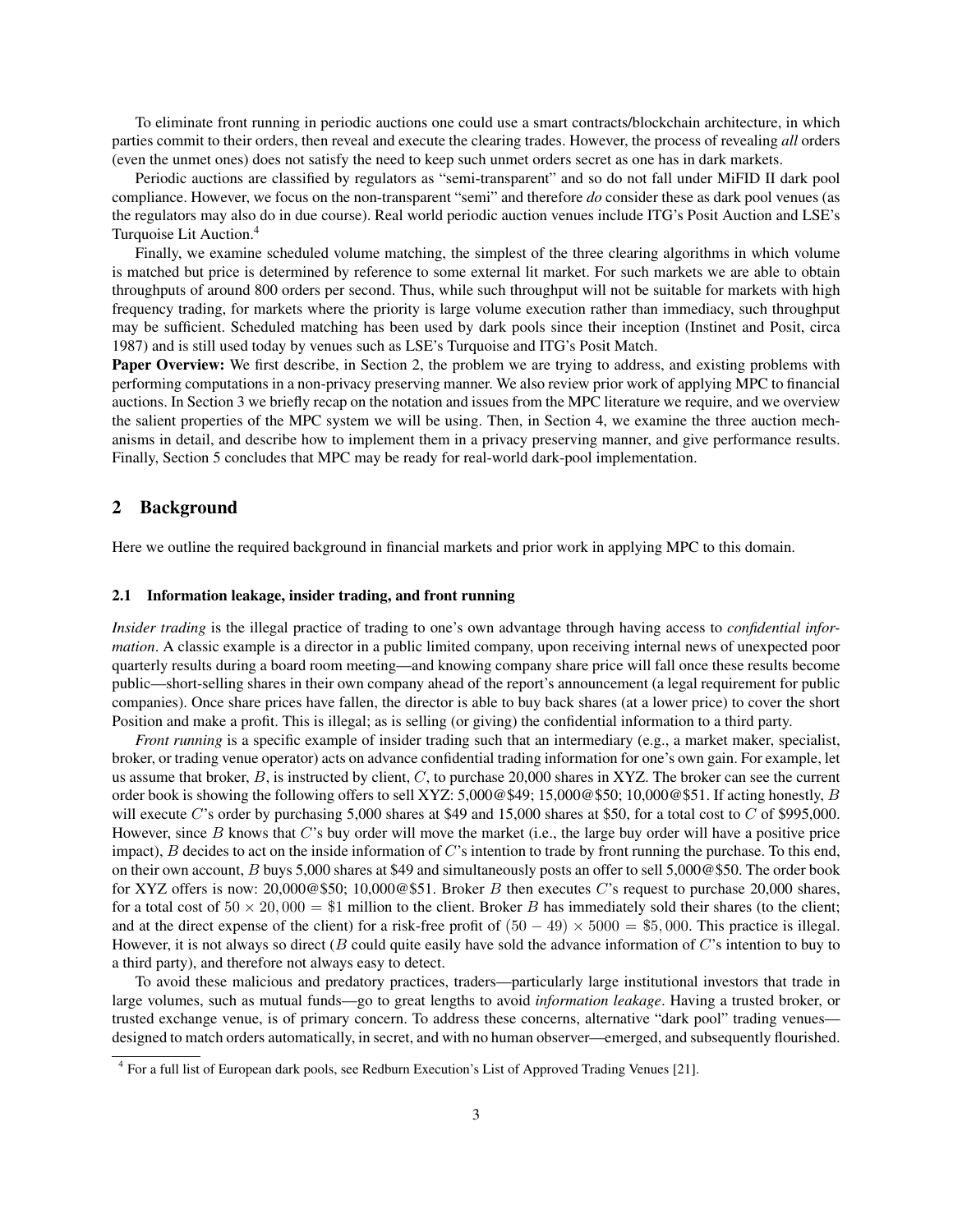#### 2.2 Trading in the Dark

Dark pools are trading systems that do not publicly display orders. The first dark pool crossing networks appeared in the 1980s (Instinet, in 1986, with one end-of-day cross at the securities' closing price; soon followed by ITG's Posit, in 1987, with multiple intraday crosses using the NBBO midpoint as crossing price reference) [11]. Catering for the relatively niche market of large volume traders prepared to forego immediate execution to avoid significant price impact, the market share of trading in dark pools was initially small. However, over the last decade, largely driven by regulation changes (RegNMS, USA, 2005; MiFID, EU, 2007) and the rise of high-frequency trading (HFT), the number of dark pool venues and the volume they trade has ballooned.<sup>5</sup> In the US, around 40 dark pool venues now operate with approximately 15-18% market share of securities trading (a quadrupling since 2005). Similarly, in the EU, the volume traded on the fifteen major dark pools accounts for over 8% of total value traded in equities (a rise from less than 1% in 2009) [20].

While there is considerable variation in the exact mechanisms used, dark pool matching can be roughly categorised into two types: *scheduled*, where crosses occur at fixed times (e.g., the original Instinet and Posit networks); and *continuous*, where crosses occur immediately. Over time, as technologies have improved and communication latencies have fallen, the majority of dark pools have moved from scheduled to continuous crossing. The European Central Bank (ECB) reports that all dark pools in Europe are now continuous [20]. However, options for non-continuous crossing alongside options for continuous crossing are offered by some venues, such as LSE's Turquoise and ITG's Posit. Turquoise offers the option of randomised period crossing (where matching is at random intervals between 10-45 seconds, depending upon liquidity)<sup>6</sup>, while the option Posit Match matches orders during a 30-second interval several times a day at pre-determined times [20, p.39].

Dark pools commonly derive execution prices using a "primary" lit venue as reference (e.g., in the US, the midpoint of the NBBO). Executing all trades at a single midpoint reference (e.g., Posit Match and the original crossing networks) provides no price discovery (i.e., the dark pool does not form a price from internal order flow). However, some dark pools (e.g., Goldman Sachs' Sigma X2) provide limited price discovery by maintaining a continuous non-displayed limit order book, where execution prices are bounded between the National Best Bid and Offer (or BBO of some other primary exchange such as the LSE if the dark pool is located in London) [33].

#### 2.3 Out of the dark and into the semi-transparent

As the dark pool trading ecology has evolved, it has become increasingly varied and esoteric. A plethora of matching rules, order types, fee structures, operators, and participants now exist [20][21]. Where there was once a handful of agent-broker networks supplying an exchange venue for large-order customers seeking refuge from market impact, there is now a large and diverse community of providers and participants, including HFT firms looking for short-term profits and broker-dealers trading proprietary flow and acting as market makers.

The complex inter-connected network of dark and lit venues, combined with the inherently secretive nature of dark pools and financial trading in general, has provided an opportunity for dark pool operators to cheat. In some cases, this is illegal practice amounting to insider trading and front running (e.g., see SEC litigations against Pipeline [27], Liquidnet [28], ITG [29], and UBS [30]). However, there are also more subtle forms of "structural insider trading" which are (currently) non-illegal but problematic [32]. Structural insider trading practices enable information leakage and include, for instance, HFTs "algo-sniffing" dark pools. "A particular fear. . . is that an algorithm that can detect the order in a dark pool, at least probabilistically, can position itself to profit when the purchase or sales in lit markets begin." [16, p.45]

In response, regulators have attempted to fight back by requiring greater trading transparency. In Europe, MiFID II came into force on 3rd January 2018. One of the requirements of MiFID II is the "double volume cap" (DVC), such that in a given share, dark pool trading volume is now limited to 4% at any one venue, or 8% across all dark venues [10].

<sup>5</sup> Here, we are considering *dark pool* liquidity only. Special *dark order* types that enable volume to be hidden on a lit exchange,

e.g., an *Iceberg Order*, are not included.<br><sup>6</sup> Turqoise Plato Uncross: Plato Uncross: https://www.lseg.com/sites/default/files/content/documents/ TURQUOISE\_UNCROSS\_FACTSHEET\_2016\_AW.pdf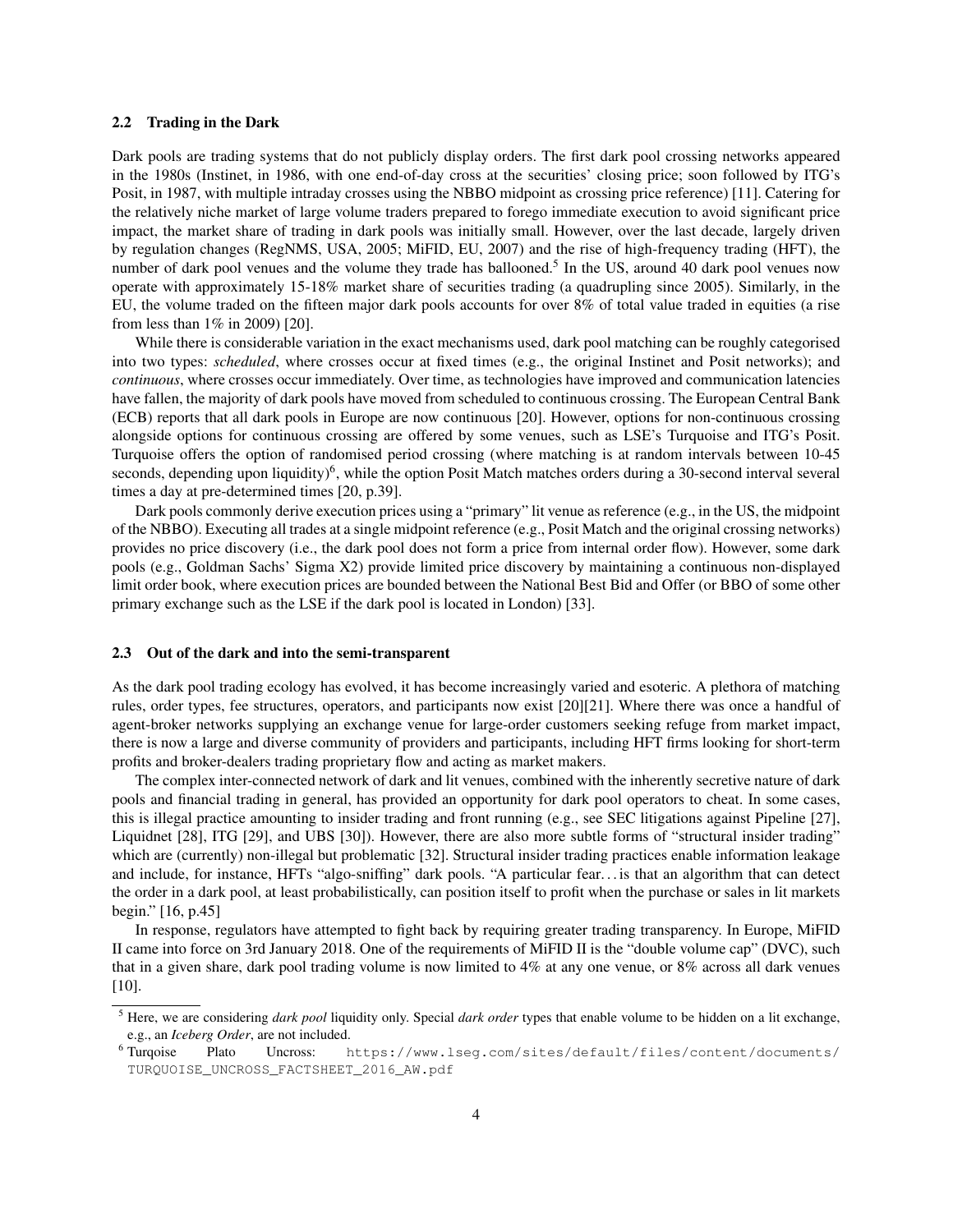Interestingly, markets have quickly adapted to the DVC by moving volume away from dark pools to newly-popular periodic auction venues [10]. Unlike continuous central limit order books (CLOBs), where trades are executed instantly as soon as there is a match, in a periodic auction, matching only occurs at the end of a call period. The length of periodic auctions varies by operator, but many are very short. For instance, Turqoise Lit Auctions and Posit Auctions have (randomised) auction periods less than 100 milliseconds.

Periodic auctions offer some of the protections traders look for in dark pool venues, with orders during the call period "hidden". However, periodic auctions are not classified by regulators as dark pools. The UK's Financial Conduct Authority (FCA) are unequivocal: "Periodic auctions are *not* a form of dark trading [because p]ublic information is provided about buying and selling interest during the auction call periods according to MiFID II rules. But, while CLOB trading requires detailed disclosure of buying and selling interest at every price level, periodic auction operators are required only to disclose indicative uncrossing price and volume for the auction" [10].

Given the recent rise in popularity of periodic auctions, in this paper we include a secure implementation of this semi-transparent auction type alongside the traditional dark pool mechanisms: scheduled crossing (matching volume at a given point in time using reference price) and continuous double auction (continuous match with hidden LOB).

#### 2.4 Secure auctions: related work

The problem of avoiding information leakage in financial markets has motivated several previous studies investigating the potential of homomorphic encryption and multi-party computation (MPC) to achieve secure auction protocols. Here, we briefly summarise this work.

In 2007, Thrope and Parkes introduced a secure protocol for a continuous double auction (CDA) mechanism with limit order and market order types [25]. Before order  $O(p, q, d)$  is entered, the trader encrypts order price, p, quantity, q, and direction, d (bid/buy or ask/sell), using the market operator's public key.<sup>7</sup> The encrypted order,  $E(p, q, d)$ , is then sent to the exchange, whereby the market operator privately decrypts  $E$  to obtain  $O$ . The order  $O$  is entered into a limit order book (LOB) and matching is performed *in the clear*. Post-execution, trades are published in encrypted form, enabling delayed secrecy-preserving post-trade proof checking of the correctness of the market operation. An empirical evaluation of the proposed protocol running on low-end contemporary commodity hardware suggested an implementation of the system would have operational costs of approximately 5 cents (US) to place and verify an order. Later extensions by the authors and their colleagues included a combinatorial auction mechanism (trading *baskets* of stocks) [24] and the ability to enter more sophisticated *conditional rule-based* order types [26]. However, the underlying encryption protocol remained unchanged: traders are required to post orders encrypted using the operator's public key, and the operator matches orders *in the clear*. Therefore, while the post-trade audit trail is secure, the realtime market information is not. In each case, the proposed protocols require trusting the market operator; thus enabling the possibility of information leakage, or front-running traders' order flow.

Bogetoft and colleagues' seminal work in the area of secure auctions was introduced and developed over several years: from protocol design in 2006 [2], to first real-world implementation in 2008 [18], and finally commercialisation [19]. Avoiding the pitfalls of trusting a single market operator, Bogetoft et al.'s approach is to replace a single auctioneer (market provider) by a set of n Trusted Third Parties (TTPs), where it is assumed that at most some number  $t$ —the threshold trust—of TTPs are corrupt. Multi-party computation (MPC) is used to emulate the auctioneer, ensuring that access to order information is not available *in the clear* to any one party. The protocols can tolerate any set of less than  $n/2$  TTPs sharing information, where typical values of  $(n, t)$  are  $(3, 1)$  and  $(5, 2)$ .

Bogetoft et al. implement a one-shot double auction mechanism (essentially a periodic auction that is run only once) where bid and ask orders are first received during an open auction period [2]. After auction deadline, the market executes all trades at the same market clearing price,  $p_c$ , calculated as the price that minimises excess demand and supply. At price p, if aggregate demand,  $\sum D_p$ , is greater than aggregate supply,  $\sum S_p$ , then excess demand  $ED_p$  =  $\sum D_p - \sum S_p > 0$  and excess supply  $ES_p = 0$ . If  $\Sigma D_p - \Sigma S_p < 0$  then we have excess supply  $ES_p = \Sigma S_p - \Sigma D_p > 0$ and  $ED_p = 0$ .

In the first real-world application [18], the authors develop a system used by Danish farmers to trade contracts for sugar beet production on a nation-wide market. The system implements an electronic double auction, where the role of the auctioneer is played by three parties—a  $(3, 1)$  TTP model— $(i)$  Danisco, the only sugar beets processor on the

 $^7$  For market order types, value p is not needed.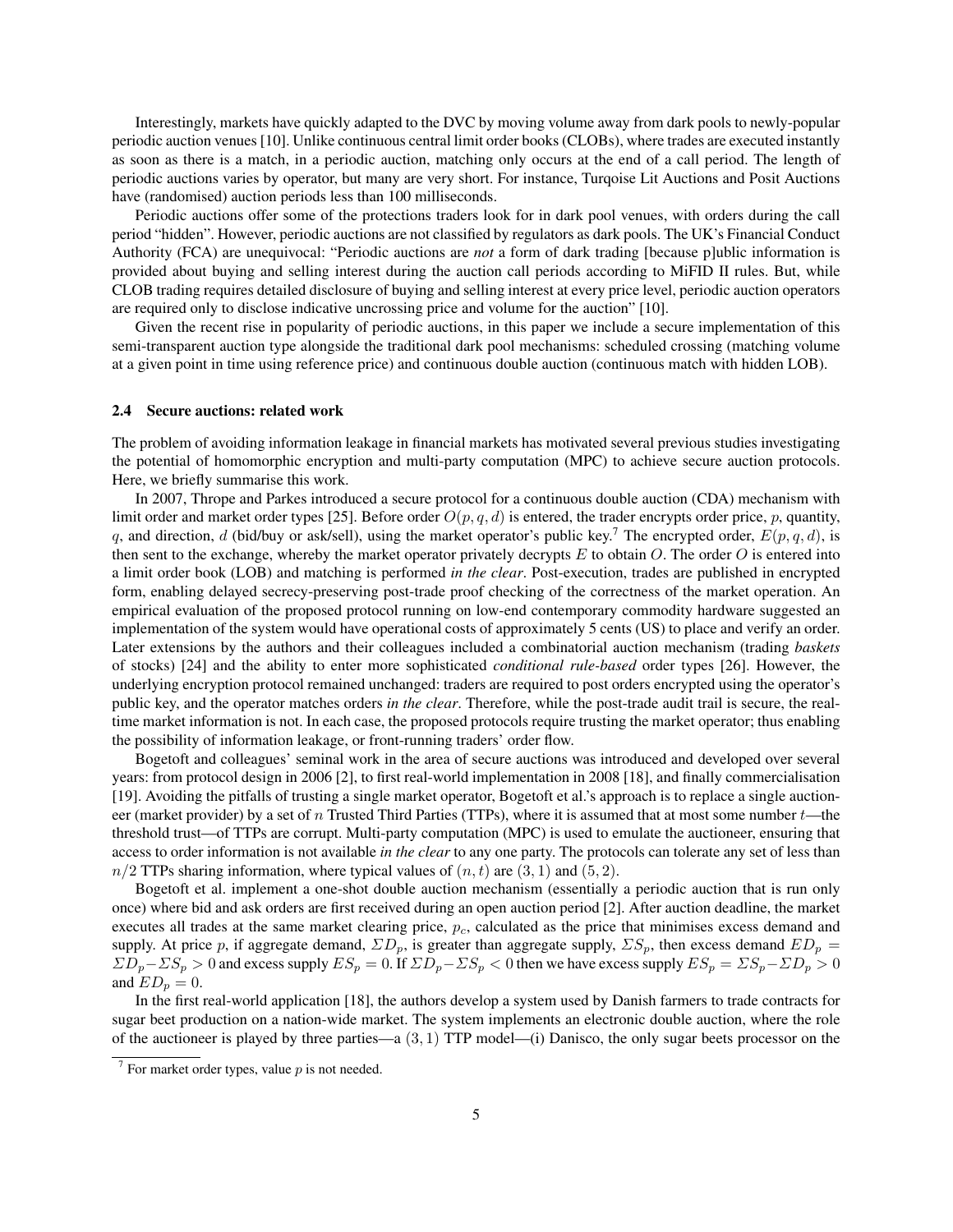Danish market; (ii) DKS, the sugar beet growers' association; and (iii) SIMAP, the research project team. During the auction period, each farmer was able to send encrypted orders to the three parties, who then compute on the data *in protected form*. Therefore, no single party ever has access to any order in the clear. In total, 1229 farmers submitted orders. The auction computation was performed on 14 Jan 2008, and approximately 25,000 tons of production rights changed ownership. Timings for the live auction computation were not presented, but on contemporary commodity hardware, tests showed computations for 1000 traders took around 30 minutes; for 3000 traders around 75 minutes. The authors have since commercialised their system through a private company named Partisia [19]. Partisia continues to offer a double auction mechanism with single clearing price using MPC. The one-shot double auction mechanism is particularly suited to a one-off high stake auction with sealed bids and long auction durations. According to Partisia's website, their platform has been tailored for the Norwegian Spectrum Auction to trade spectrum rights for a total of NOK 877.983.276 (approximately USD \$100 million) over the course of 7 days and 83 bidding rounds in December 2015.<sup>8</sup>

Using MPC for periodic auctions is further developed by Jutla in 2015 [13]. Jutla argues that while MPC technology's high computation costs make it unsuitable to replace the continuous double auction (CDA)—the predominant mechanism used in modern electronic financial markets—MPC technology *is* (as of 2015) capable of running repeated periodic auctions for financial markets, using a 30 minutes opening auction, followed by a succession of 15 minute auctions, with 5 minute gaps in-between for processing and information digestion. These timings follow the open-auction period (30 minutes) of specialists on the New York Stock Exchange (NYSE). In Jutla's architecture, the market protocol is a secure five party-computation (5-PC), run by a small number of brokers, say 4, and one regulating authority such as the securities and exchange commission (SEC). To ensure regulatory oversight, the SEC (or any other party) can audit saved computations and check if they were performed according to the protocol. During the auction period, traders can enter limit and market orders. At the end of each auction round, the market is cleared (at a single price) and price and volume information is revealed. Uncleared orders remain in the market for the following auction period. Economic modelling of the protocol suggests behaviour (price discovery, information risk, and research advantage) is comparable, or favourable, to a CDA and Walrasian equilibrium. However, the protocol is not implemented or empirically tested in this work, and to date the work has not been published.<sup>9</sup>

Recently, Massacci et al. [17] demonstrated a proof-of-concept implementation of a secure futures market using distributed ledger technology, where traders hide behind a Tor network to communicate anonymously. Designed to replicate the functionality of the Chicago Mercantile Exchange (CME), the system uses a CDA mechanism for order matching. The focus of this work is on enabling anonymity of *who* is executing a trade as opposed to securing *what* and *how much* is being traded as in our work. The methodology uses MPC for a small subset of the operations, so as to enable privacy of who is trading. A proof of concept implementation is demonstrated, containing a population of 10 traders and an order book with five levels. Results show that individual operations—e.g., post order, cancel order, etc.—can be performed in around 24s.<sup>10</sup> Whilst addressing part of the security problem the methodology still requires a trusted third party with access to secret inputs of all participating traders, therefore enabling the potential for information leakage and front-running by the "trusted" party.

In summary, previous work has split focus between CDA and periodic auctions. Computationally more burdensome, work in CDA markets is less mature: with matching in the clear [25, 24, 26], slow operation times (e.g., 24s for post-order operations in a market containing only 10 traders), and the use of a trusted third party with access to private inventory information [17]. Fully secure CDA using MPC has not yet been implemented and stress tested for performance. In comparison, secure clearing price one shot double auctions (i.e., a periodic auction run once, over a long time period) have been implemented [2, 18] and commercialised [19].

# 3 MPC Background

Our MPC experiments are based on the SCALE-MAMBA system [1]. This is a secret sharing based MPC system in which an internal data item x is held in secret shared form, a process which we shall denote by  $\langle x \rangle$ . All the data items

<sup>8</sup> For details, see: https://partisia.com/spectrum-auctions/

<sup>&</sup>lt;sup>9</sup> Personal communication with the author, Oct 2018.

<sup>&</sup>lt;sup>10</sup> For comparison, CME Globex report an average median latency for order entry of 200 microseconds during 2017 [7, p.2].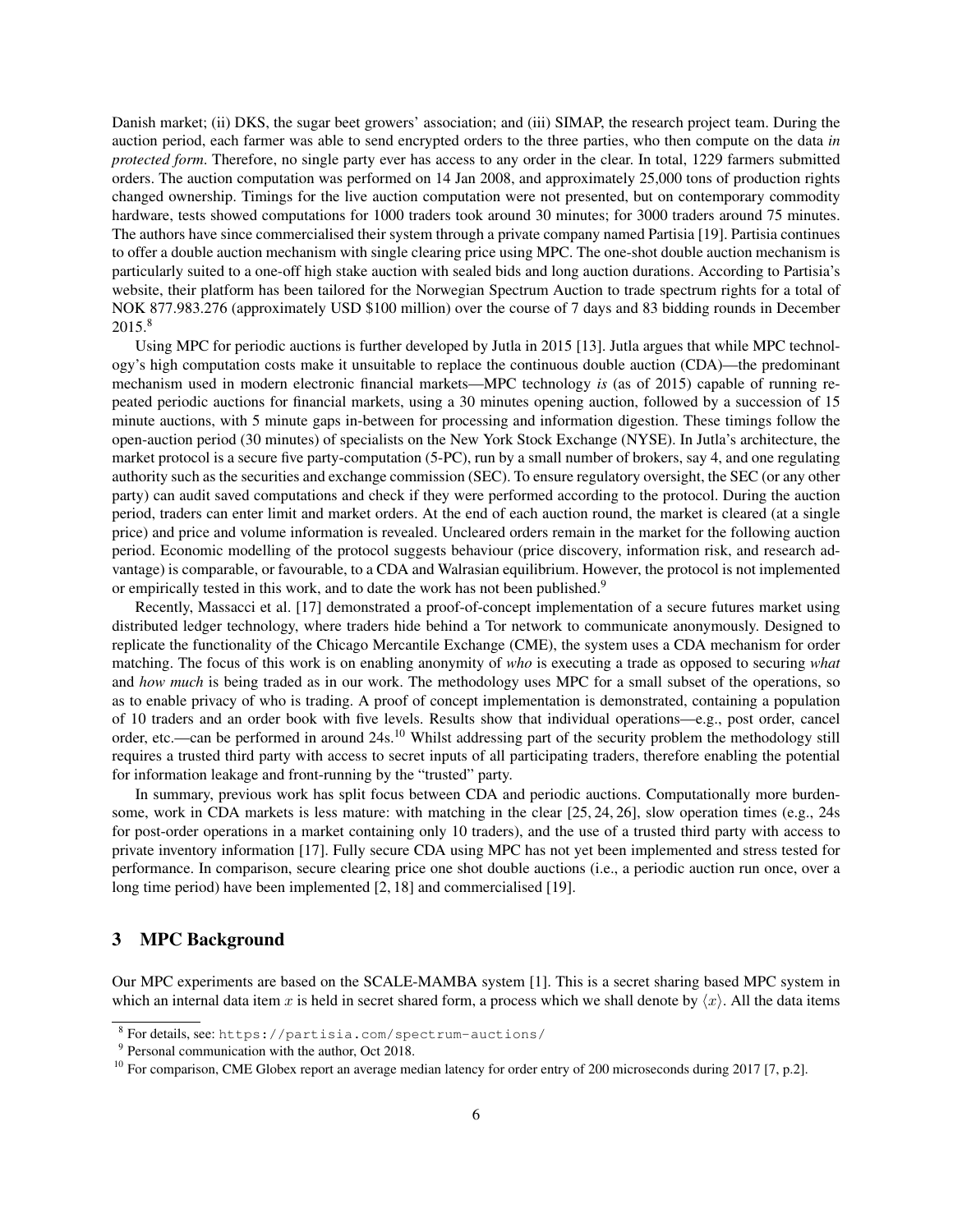need to be represented in a finite field  $\mathbb{F}_p$ , thus  $x \in \mathbb{F}_p$ . Calculations are performed by expressing the computation in terms of adding, multiplication and opening values in  $\mathbb{F}_p$ .

The SCALE-MAMBA system implements an actively-secure-with-abort MPC protocol in the pre-processing model. This means that the protocol is guaranteed to provide privacy, and if a set of adversarial parties deviate from the protocol then the honest parties will abort the protocol with overwhelming probability. The probability of aborting in the case of malicious behaviour by a party is given by  $1 - 1/p$ , and hence we select  $\log_2 p = 128$  to make this overwhelmingly likely.

In addition the algorithms are executed in two phases. In the first offline phase function independent data is produced (for example Beaver triples), which are then consumed in a function specific online phase. This maps well to the situation we are dealing with, as the offline data could be produced overnight, and then one only needs to execute the online phase during the day when the specific market is open for trading.

The ability to perform pre-processing enables special data types to be created. The most standard of these are secret shared Beaver triples; which are a triple of shared values  $(\langle a \rangle, \langle b \rangle, \langle c \rangle)$  where a and b are uniformly random in  $\mathbb{F}_p$  and  $c = a \cdot b$ . Such triples enable a fast online multiplication procedure. However, SCALE-MAMBA makes use of extensive pre-processing of shared random bits; namely sharings  $\langle b \rangle$  where  $b \in \{0, 1\}$  is outside the control of any subset of parties. Such shared random bits are used to enable efficient integer operations (see below), which are crucial to our application.

SCALE-MAMBA provides various underlying secret sharing schemes to use within this methodology. The main one is that of full threshold, in which if we have  $n$  MPC engines then security is gauranteed unless all  $n$  are corrupt. In this case the system implements the SPDZ protocol and its derivatives [8], which utilizes Somewhat Homomorphic Encryption to implement the offline phase. In this case we consider the case of having only two servers.

The other secret sharing scheme we consider is that of Shamir sharing with three players. Here the SCALE system implements the methodoloy from [14], this latter methodology results in a faster online phase then for example using the methodology in [6] which provides a shorter overall run time (at the expense of more expensive online computation).

As a basic set up, we assume the  $n$  MPC servers are executing the dark market operation. Entities which wish to place orders are connected to these  $n$  MPC servers using secure connections. These secure connections enable the external traders to place orders into the market in such a way that the servers do not learn the input. Such a protocol is easy to produce, as follows. The servers take a shared random value  $\langle r \rangle$  and open it towards the inputing trader (so the trader learns r). The trader then inputs their value as  $x + r$ , which is essentially a one-time pad encryption of x. The MPC servers can then compute a sharing of x from the equation  $\langle x \rangle = (x + r) - \langle r \rangle$ .

#### 3.1 Arithmetic on Integers

As explained above, the MPC engine provides the ability to perform arithmetic with integers modulo a prime p. However, in our algorithms we want to do arithmetic on integers. To do this we encode an integer in the range  $[-2^{k-1}, \ldots, 2^{k-1}]$  as its representative modulo p. In our algorithms we ensure that there is no wrap around of the integers modulo  $2^{k-1}$ , which is easy as we are basically performing a number of conditional summations, and the conditionals themselves.

To perform conditional operations, such as  $b \leftarrow x \leq y$ , we follow the method of [5]. At its heart, this requires we take a shared value  $\langle x \rangle$  with  $x \in [-2^{k-1}, \ldots, 2^{k-1}]$ , mask it with a value  $\langle r \rangle$  by performing  $\langle x + r \rangle \leftarrow \langle x \rangle + \langle r \rangle$ , and then opening  $\langle x \rangle$  so that everyone obtains  $z = x + r$ . The problem is that this reveals information about x if r is not large enough. In particular the statistical distance of the value z from the uniform distribution is  $2^{-\text{sec}}$  if we select r from the range  $[-2^{\sec+k-1}, \ldots, 2^{\sec+k-1}]$ . That is we need to select r from a range which is  $2^{\sec}$  times larger than the range of x. This parameter sec is called the *statistical security parameter for arithmetic*. In our work we select  $\sec = 40$  and  $k = 64$ . To ensure valid arithmetic we need to select p such that  $k + \sec < \log_2 p$ . Which, given we select  $\log_2 p = 128$ , we are well within range.

The methodology used in [5] is relatively efficient in SCALE-MAMBA due to the pre-production of shared random bits in the offline phase. The protocols in [5] are described in the context that such shared bits are produced in the online phase, whereas pre-processing them produces a much more efficient online phase. In Table 1 we outline the costs in terms of pre-processing and online rounds of communication needed by the four main operations which require interaction and pre-processing; namely opening, multiplication, comparison and equality testing.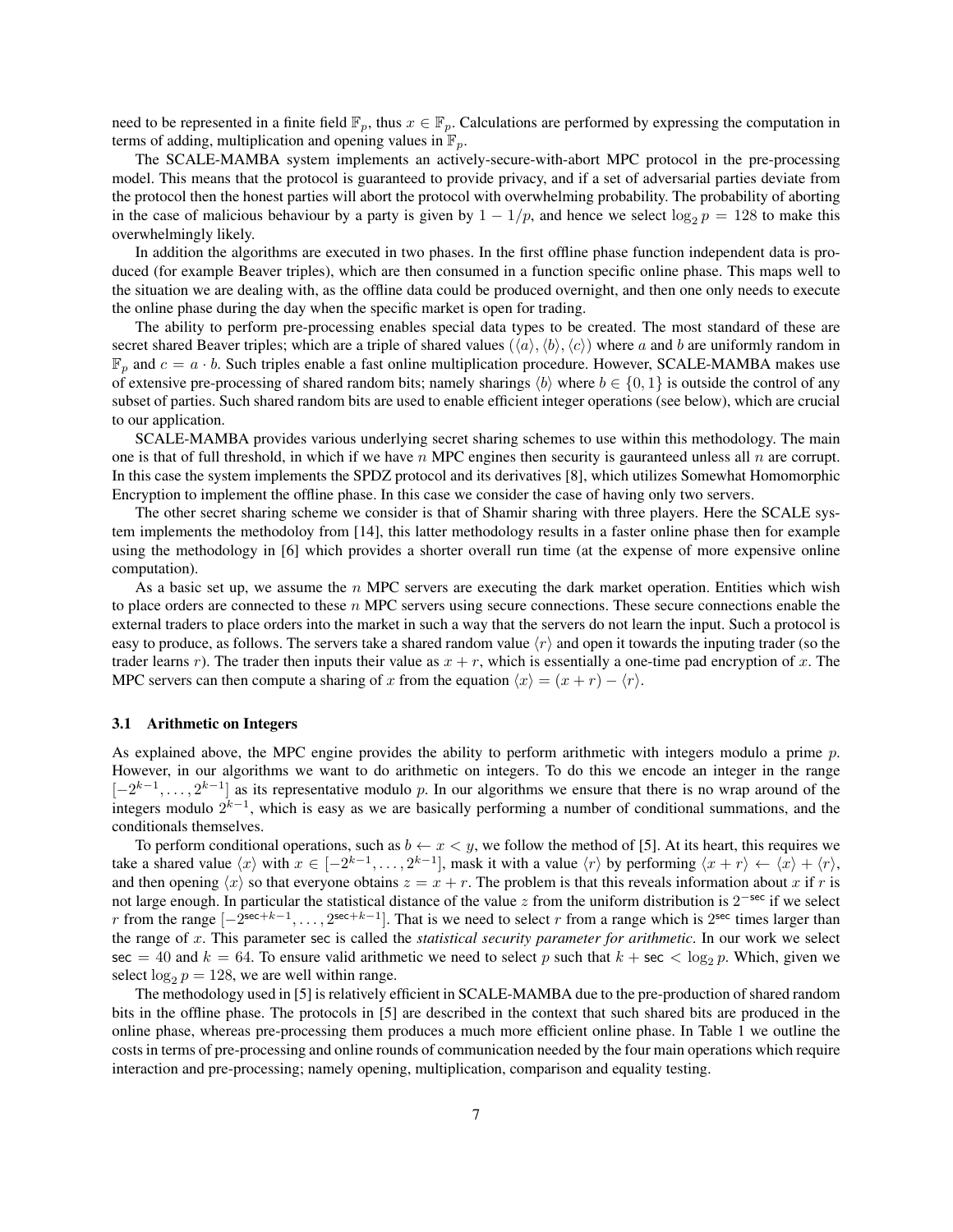#### Table 1. Costs of operations

| Operation      | Open | $\langle a \rangle \cdot \langle b \rangle$ | $ \langle a \rangle \langle b \rangle  \langle a \rangle = \langle b \rangle$ |                         |
|----------------|------|---------------------------------------------|-------------------------------------------------------------------------------|-------------------------|
|                |      |                                             | $\langle a \rangle < b$                                                       | $\langle a \rangle = b$ |
| <b>Triples</b> |      |                                             | 120                                                                           | 63                      |
| <b>Bits</b>    |      |                                             | 105                                                                           | 104                     |
| Rnds of Comm.  |      |                                             |                                                                               |                         |

#### 3.2 Experimental Setup

After presenting each methodology below we give the experimental run times we achieved using the SCALE-MAMBA system. All our experiments were carried out on a set of machines running Ubuntu. Each machine was identical, having i7-7700K CPUs and 32 GB of RAM. The ping time between machines was .47 milliseconds and the machines were connected by a 10 GBit switch.

### 4 Algorithms

In this section we detail the three algorithms we will be comparing. The first is the standard Continuous Double Auction (CDA) method, using the full limit order book. This method matches orders in real time as the bid/offer comes in. Each order is in the form of a volume/price pair. The second is the Periodic Auction, which allows users to enter bid/offers in a given period, and then at the end of the period it determines the matched orders, and the clearing price for all orders executed. Again, each order is in the form of a volume/price pair. Finally, we implement our Scheduled Cross methodology which simply determines, based on the input volumes, which orders are matched. In this method the price is not entered, with the final transaction price being determined by reference to an external market value.

In all cases, we assume in our algorithms that we are currently dealing with N sell orders (or *offers*), and M buy orders (or *bids*). These are given by volume values  $s_i$  for  $i = 1, \ldots, N$  and  $b_i$  for  $i = 1, \ldots, M$ , if we require price information we use the values  $q_i$  for sell orders and  $p_i$  for buy orders. For convenience we assume that  $s_i, b_i, p_i, q_i \in \mathbb{Z}$ and are in the range  $[0, ..., 2^{63} - 1]$ .

As described above, we ran our experiments in two configurations of the SCALE-MAMBA system. In the first configuration we used three servers and a dishonest majority protocol based on Shamir secret sharing, over the ring defined by a prime of 128 bits. In the second configuration we used a two server full threshold implementation, with a prime p of 128 bits.

For each algorithm we recorded a number of factors which affect the run-time; such as the number of multiplication triples 'm' and shared bits 'b' needed to be produced by the offline phase, as well as the number of rounds of communication 'r' needed for the online phase. We also timed the respective times for the online and offline phases.

When reading the algorithms the reader should bear in mind that secure additions comes for free, but the main cost will be the secure multiplications and secure comparisons. A secure comparison results in a shared value of one (for true) and a shared value of zero (for false). The actual logical value is kept secret shared, and hence unknown to the parties.

In all algorithms we are interested in two metrics: the *latency* of each operation — how long it takes to process a single operation; and the *throughput* — the number of trades per second that can be accomplished by the given method.

#### 4.1 CDA Method

At the heart of a CDA is the limit order book (LOB). The LOB contains a sorted list of bids (buy orders) and a sorted list of offers (sell orders), where bids are ordered by price *descending* and offers are ordered by price *ascending* (for two orders with equal price, the order with the earlier timestamp comes first). All orders contain a price and a volume to trade. At the "top" of the LOB, the highest priced bid and lowest priced offer are referred to as the best bid and offer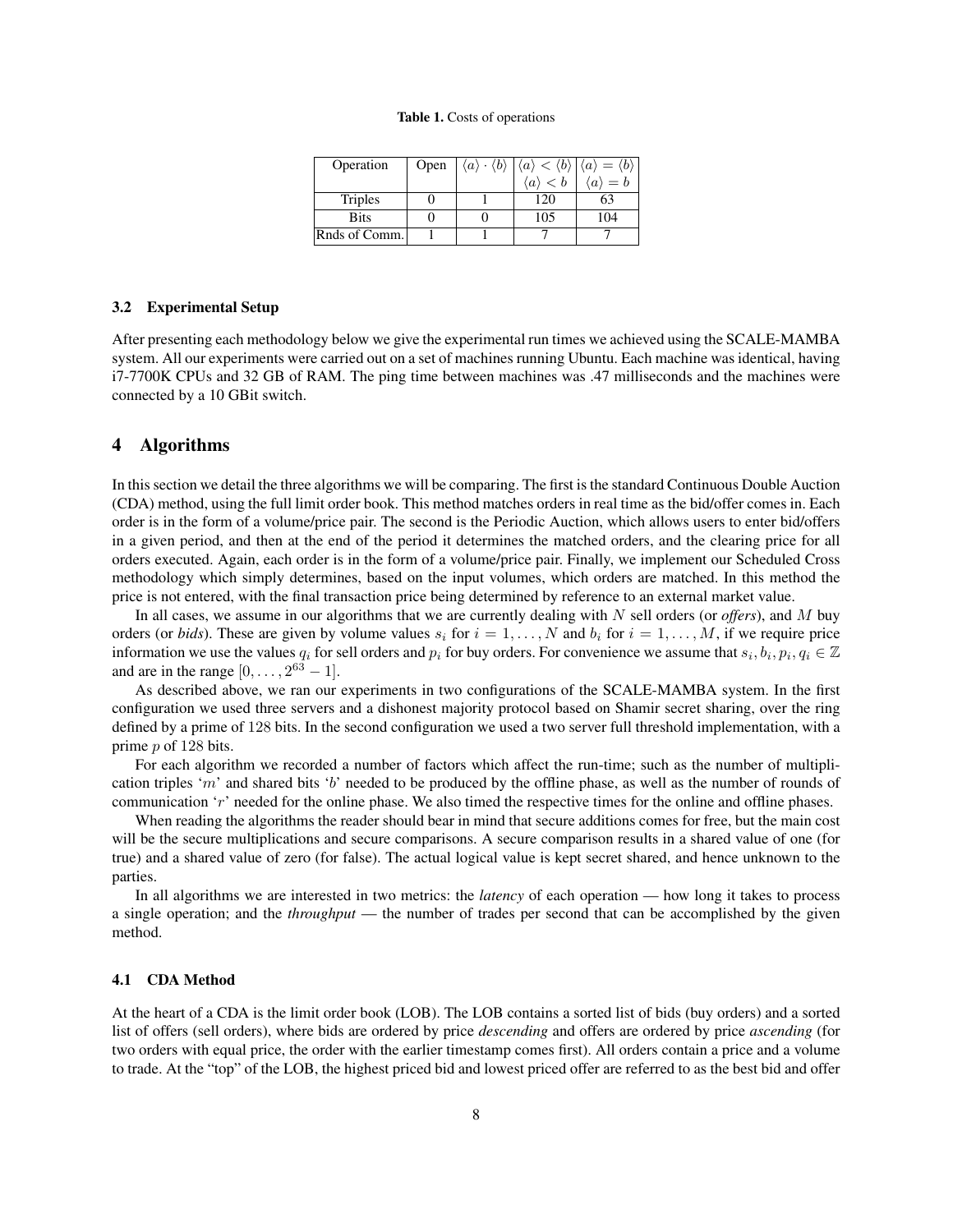(BBO). The price difference between the best bed and best offer is called the "spread". When a new order enters the market, if it "crosses the spread" (i.e., if an incoming bid price is equal to or greater than best offer; or incoming offer price is less than or equal to best bid) then there is a "match" and an execution (transaction) will occur, at the price of the resting order (i.e., the best bid, or best offer). Incoming orders will continue to transact with matching orders in the LOB until no volume remains (i.e., the incoming order is fulfilled), or no matches are possible. Orders that do not immediately execute (i.e., do not cross the spread) will enter the LOB (in price-ordered position). The CDA is used for all major lit exchanges and also for some dark pool venues, such Goldman Sachs' Sigma X2. Real markets often include more exotic order types than the simple "limit" orders that we use in this analysis, but we do not believe that these will significantly affect the analysis and so are ignored. Prior work on secure CDA implementations is scarce, and to our knowledge a secure CDA implementation using MPC has not previously been presented or tested. In [25], a "secure" CDA protocol is introduced, but the operator can see the information in the CDA, so this defeats the object for our purpose. In [17], a "secure" CDA is implemented using distributed ledger technology. However, this method is designed to keep *who* is trading a secret, not *what* is being traded. Again, this is not sufficient for our purpose.

In a CDA, each seller (resp. buyer) has a name, an amount, and a price, each of which is meant to be kept secret during the auction. Thus, we assume there is a *state* of a set of buy  $\mathcal{B} = [(\langle name_i^s \rangle, \langle b_i \rangle, \langle q_i \rangle)]_{i=1}^M$  and sell  $\mathcal{S} =$  $[(\langle name_i^b \rangle, \langle s_i \rangle, \langle p_i \rangle)]_{i=1}^N$  orders. The buy orders are at any one time ordered such that  $q_i \ge q_{i+1}$  (with ties being sorted by the time they were submitted), whereas sell orders are ordered such that  $p_i \leq p_{i+1}$ . The state is also such that  $p_1 > q_1$ , otherwise a trade would have happened. In this initial state we have  $N = M = 0$ , and thus the algorithm should take new orders in and maintain this sorted state list.

We assume the fact an order is buy or sell can leak during the auction, just not the price or the volume. We present an algorithm for coping with a new buy order in Figure 3, which uses two sub-procedures, shown in Figure 1 and Figure 2. The operation for buy orders is symmetric, and thus we do not give the details for buy orders. The price paid is the price of the matching resting order in the order book (the sell list,  $S$ ), in this case the sell order's price.

#### Process Sell List for CDA

Given a new buy order  $(\langle name_0^b \rangle, \langle b_0 \rangle, \langle q_0 \rangle)$  we process the sell list, and check if any items sell. If so we remove these, update the list, and also update the current buy order. This clearly leaks how many orders on the sell list are fulfilled.

(1) Repeat

(I)  $\langle z_2 \rangle \leftarrow \langle b_0 \rangle > 0.$ (II)  $\langle f \rangle \leftarrow \langle q_0 \rangle \geq \langle p_1 \rangle.$ (III)  $\langle f \rangle \leftarrow \langle f \rangle \cdot \langle z_2 \rangle.$ (IV) Open  $\langle f \rangle$ . (V) If  $f = 1$  then (A)  $\langle z_1 \rangle \leftarrow \langle b_0 \rangle \ge \langle s_1 \rangle$ . (B) Open  $\langle z_1 \rangle$ . (C)  $\langle t \rangle \leftarrow z_1 \cdot (\langle s_1 \rangle - \langle b_0 \rangle) + \langle b_0 \rangle.$ (D) Print Sell and open  $(\langle name_1^s \rangle, \langle t \rangle, \langle p_1 \rangle)$ . [i.e. Party name $\frac{s}{1}$  on the sell list has sold  $t$  items at price  $p_1$ ] (E)  $\langle s_1 \rangle \leftarrow \langle s_1 \rangle - t$ . (F) If  $z_1 = 1$  then (i) Delete item one from the sell list, and relabel two as one, three as two, and so on.  $(G) \langle b_0 \rangle \leftarrow \langle b_0 \rangle - t.$ (VI) Until  $f = 0$  or  $N \neq 0$ .

Figure 1. Process Sell List for CDA

Note that the algorithm runs in two phases. In the first phase, the new buy order is processed by matching it against any offer on the sell list for which the price of the buy order is greater than the corresponding sell order. The first phase leaks the number of sell orders which have been satisfied (indeed, that is inherent in the auction as parties will always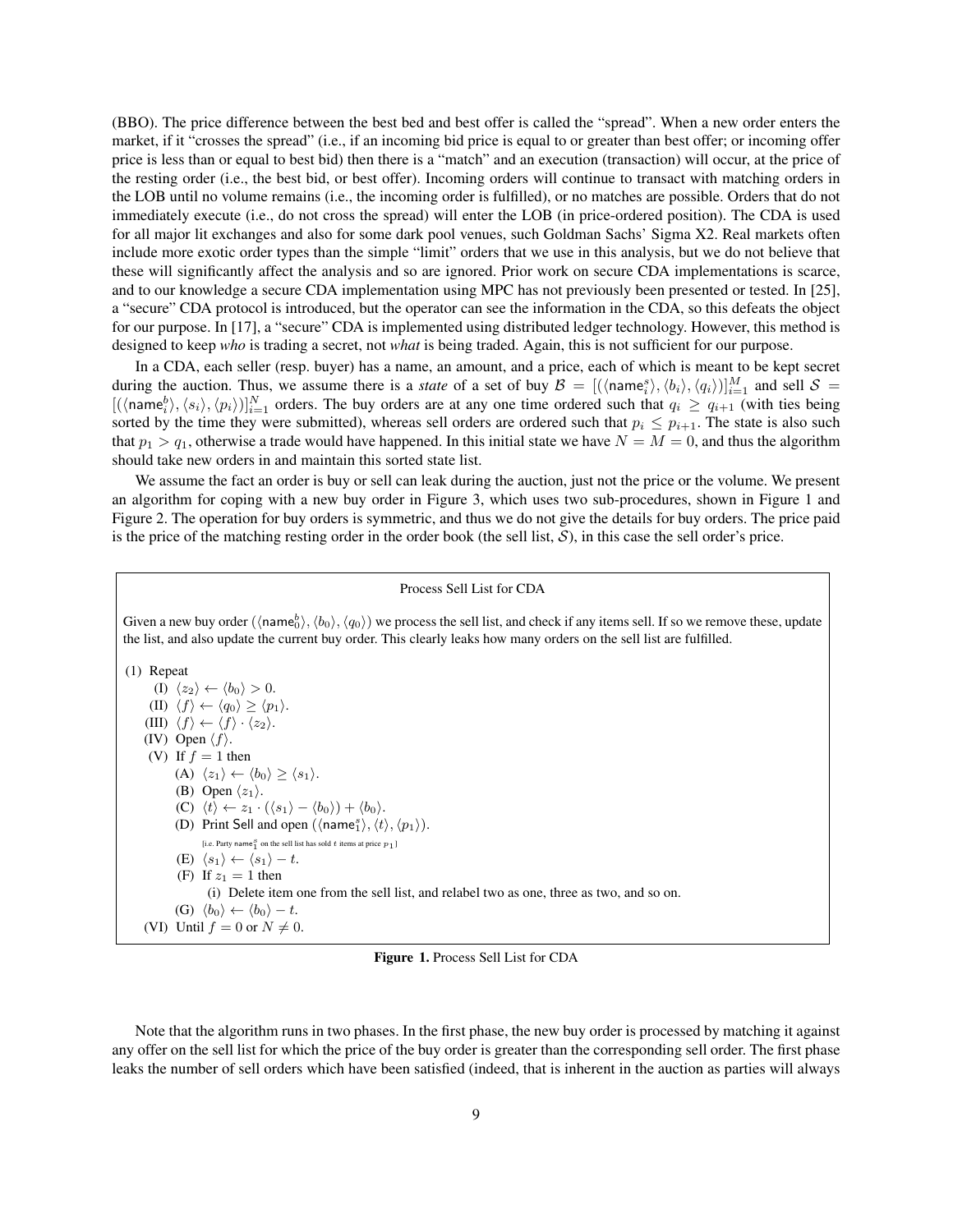learn after the event which orders have been completed) and the run time of the first phase of the algorithm depends on the number of satisfied sell orders.

#### Insert into Buy List

Given a new buy order  $(\langle \textsf{name}_0^b \rangle, \langle b_0 \rangle, \langle q_0 \rangle)$  this inserts it into the sorted list of M existing buy orders, producing a new sorted list of  $M + 1$  buy orders. An identical algorithm can used to do the same for the sell orders, bar changing the inequalities in lines  $(1)$  and  $(I)$ . To do this we insert a dummy element at the end of the buy list of the form  $(\langle 0 \rangle, \langle 0 \rangle, \langle 0 \rangle)$ , i.e. a buy order of price zero. Note if  $b_0 = 0$  then this procedure just inserts at the end, so we do not even reveal if, when we get here, we have  $b_0 = 0$  or not. (1)  $\langle f_0 \rangle \leftarrow \langle q_0 \rangle \langle q_1 \rangle$ . (2) For  $i = 1, ..., M + 1$  do (I)  $\langle f_i \rangle \leftarrow \langle q_0 \rangle \leq \langle q_i \rangle$ . (II)  $\langle f'_i \rangle \leftarrow (1 - \langle f_i \rangle) \cdot \langle f_{i-1} \rangle.$ (III)  $\langle f''_i \rangle \leftarrow (1 - \langle f_i \rangle) \cdot (1 - \langle f'_i \rangle).$  $\langle \text{IV)} \ \ \langle \textsf{name}_i^{b \prime} \rangle \leftarrow \langle f_i \rangle \cdot \langle \textsf{name}_i^{b} \rangle + \langle f_i' \rangle \cdot \langle \textsf{name}_0^{b} \rangle + \langle f_i'' \rangle \cdot \langle \textsf{name}_{i-1}^{b} \rangle.$ (V)  $\langle b'_i \rangle \leftarrow \langle f_i \rangle \cdot \langle b_i \rangle + \langle f'_i \rangle \cdot \langle b_0 \rangle + \langle f''_i \rangle \cdot \langle b_{i-1} \rangle.$ (VI)  $\langle q'_i \rangle \leftarrow \langle f_i \rangle \cdot \langle q_i \rangle + \langle f'_i \rangle \cdot \langle q_0 \rangle + \langle f''_i \rangle \cdot \langle q_{i-1} \rangle.$ (3) Output  $[(\langle name_i^{b'} \rangle, \langle b'_i \rangle, \langle q'_i \rangle)]_{i=1}^{M+1}$ .

Figure 2. Insert into Buy List

In the second phase, any remaining quantity is added into the current buy list, using an insertion sort. At this point, if the quantity remaining in the buy order is zero, we set the price to also be zero. Thus, in the latter case we end up inserting at the end of the buy list, B.

#### Algorithm for CDA

Suppose we have state S and B as above, also suppose a new buy order  $(\langle name_0^b \rangle, \langle b_0 \rangle, \langle q_0 \rangle)$  comes in; a similar operation will happen when a new sell order comes in.

(1) Call the algorithm from Figure 1.

$$
(2) \langle e \rangle \leftarrow \langle b_0 \rangle = 0.
$$

$$
(3) \langle q_0 \rangle \leftarrow \langle q_0 \rangle \cdot (1 - \langle e \rangle).
$$

[Set the buy price to zero if no items are left in this order] (4) We now need to insert  $(\langle b_0 \rangle, \langle q_0 \rangle)$  into the buy list without revealing where it goes, which is done by calling the algorithm from Figure 2.

Figure 3. Algorithm for CDA

To understand the costs of these three algorithms in terms of pre-processed data required and rounds of communication in the online phase, we present Table 2. In this table we let s denote the number of opened sell orders, which is the number of executions of the loop in Figure 1.

Experimental Results Since the run time of the first phase depends on the number of executed sell orders (and to some extent on the total number of sell orders  $N$ ), given a single incoming buy order, and the run time of the second phase depends on the number of buy orders  $M$  on the book, we set up our experiments as follows: For various values of  $N$ and M we generated an existing buy and sell order book, consisting of two secret shared sorted lists of (name $_i^b$ ,  $b_i$ ,  $q_i$ ) (resp. (name<sub>i</sub>, s<sub>i</sub>, p<sub>i</sub>)) values such that  $b_i$ ,  $s_i \in \{1, ..., 100\}$  and the difference between successive prices in each list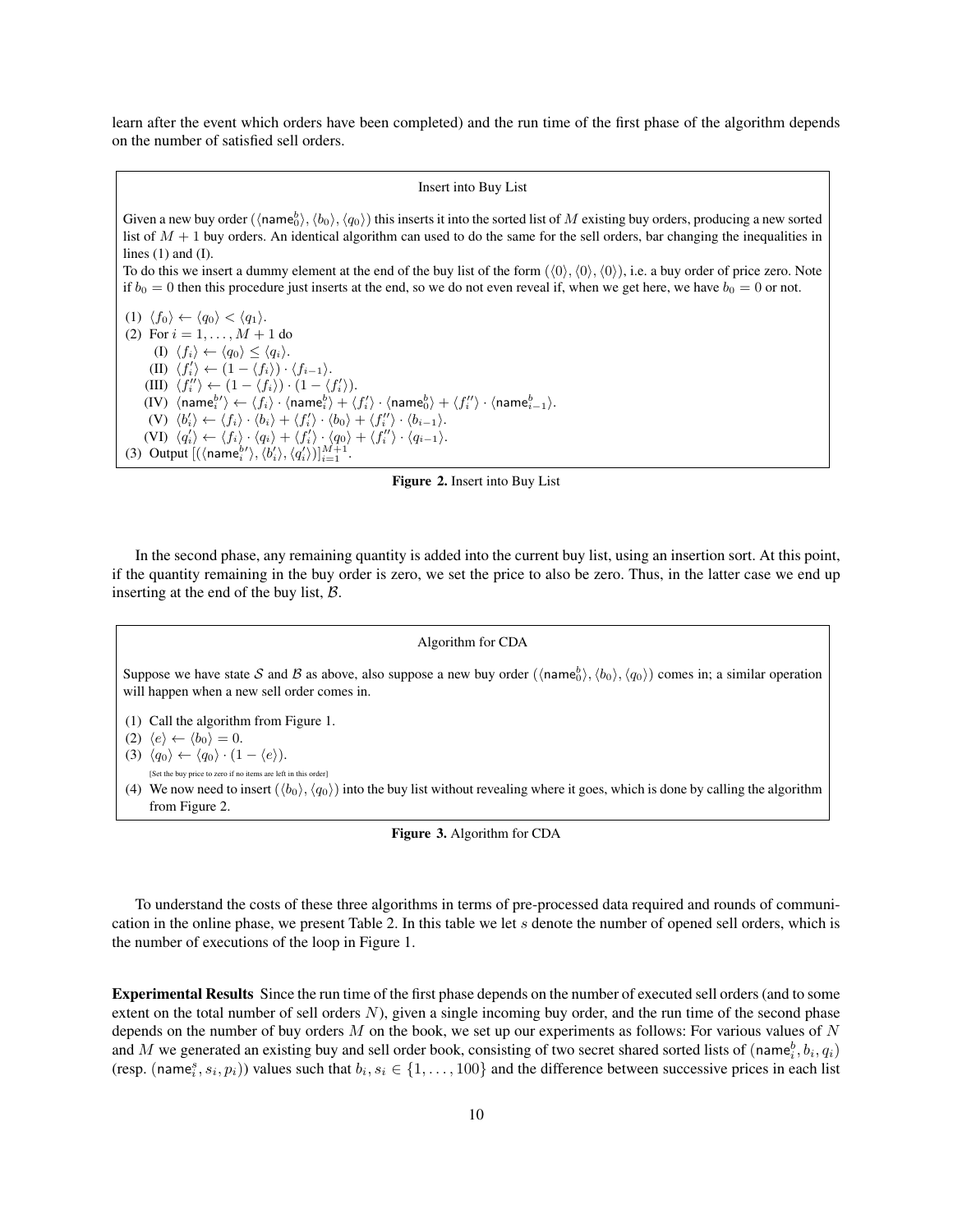Table 2. Costs of the Components of the CDA Algorithm

|                                    | Figure 1 | Figure 2 | Figure 3    | Total                                                              |
|------------------------------------|----------|----------|-------------|--------------------------------------------------------------------|
| Multiplications $ 11 \cdot (M+1) $ |          |          |             | $11 \cdot M + N + 12$                                              |
| Comparisons                        | $M+2$    |          | $3 \cdot N$ | $M+3\cdot N+2$                                                     |
| Equality tests                     |          |          |             |                                                                    |
| Rounds of                          | 10       |          |             | $ 9 \cdot (s < N) + 18 \cdot s 18 + 9 \cdot (s < N) + 18 \cdot s $ |
| communication                      |          |          |             |                                                                    |

differ by at most one. Then, for each  $(N, M)$  pair, we ran four tests. In each test, we selected a new buy order which we knew would result in opening exactly s sell orders, for  $s \in \{0, 1, 2, 3\}$ .

Our results are given in Tables 3 and 4, respectively, for the case of honest majority three parties (using Shamir sharing) and the case of two parties using full threshold sharing. We measure online throughput, in terms of number of transactions per second, which can be evaluated using this method, and the latency (in seconds) for each order to be processed. As explained above, the online execution time for the CDA algorithm depends only on the number of opened sells s (assuming an incoming buy order is being processed), as well as the size of the order book  $(N, M)$ . The offline time depends soley on the size of the order book  $(N, M)$ . In both cases the throughput for the CDA algorithm is one over the latency, as we only process one transaction per execution. Whilst the offline throughputs are less interesting, as one can run the offline processing "overnight", the throughputs for the online processing are not very promising. Thus, while the CDA method is the algorithm of choice in lit markets, it is not well suited to the case of evaluation in an MPC environment for a Dark Market.

**Table 3.** Online Latency and Throughput for CDA Algorithm. We assume an order books of size  $10 < N, M < 50$ .

| Number of Opened Rounds of |               | Two Party Case                                                                  |                      | Three Party Case |                    |  |
|----------------------------|---------------|---------------------------------------------------------------------------------|----------------------|------------------|--------------------|--|
| Sell Orders $(s)$          | Communication |                                                                                 | Latency   Throughput |                  | Latency Throughput |  |
|                            | 27            | $\vert 0.004 - 0.012 \vert 83 - 250 \vert 0.007 - 0.023 \vert 43 - 142 \vert$   |                      |                  |                    |  |
|                            | 45            | $\left  0.005 - 0.013 \right $ 76 - 200 $\left  0.008 - 0.025 \right $ 40 - 125 |                      |                  |                    |  |
|                            | 63            | $\left  0.006 - 0.014 \right $ 71 - 166 $\left  0.010 - 0.027 \right $ 37 - 100 |                      |                  |                    |  |
|                            | 81            | $\vert 0.007 - 0.015 \vert 66 - 142 \vert 0.012 - 0.029 \vert$                  |                      |                  | $34 - 83$          |  |

Table 4. Offline Latency and Throughput for CDA Algorithm.

|     |       |        | Two Party Case                                             | Three Party Case |      |  |
|-----|-------|--------|------------------------------------------------------------|------------------|------|--|
|     |       |        | $N \left  M \right $ Latency Throughput Latency Throughput |                  |      |  |
|     | 10 10 | 4.879  | .20                                                        | 0.095            | 10.5 |  |
|     | 10 20 | 6.099  | .16                                                        | 0.129            | 7.7  |  |
|     | 20 10 | 8.243  | .12                                                        | 0.138            | 7.2  |  |
|     | 20 20 | 9.464  | .10                                                        | 0.164            | 6.1  |  |
|     | 20 40 | 11.906 | .08                                                        | 0.212            | 4.7  |  |
| 401 | 20    | 16.193 | .06                                                        | 0.282            | 3.5  |  |
|     |       | 23.220 | .04                                                        | 0.376            | 2.6  |  |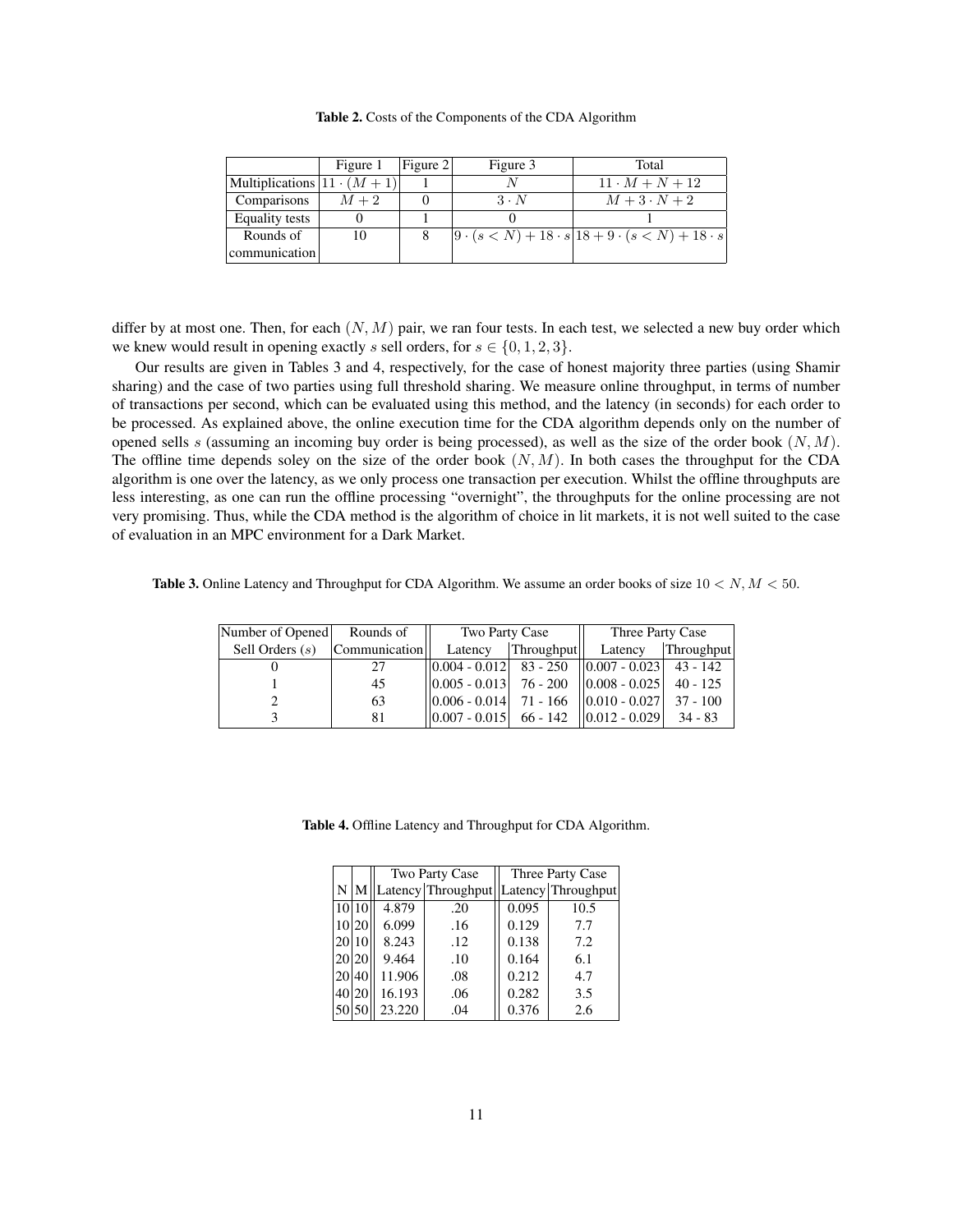#### 4.2 Periodic Auction Method

Periodic auctions have two distinct phases: (i) during the open auction period, limit orders are submitted and stored in price ordered lists (bids and offers); (ii) at auction close, "clearing" is performed to find a single price that will maximise the volume traded. We call these the bid input phase, and the bid completion phase. Orders able to execute at this clearing price are cleared (i.e., transact). Unexecuted orders remain. A new open auction period then begins and the cycle repeats. Prior work for clearing price double auctions (essentially a periodic auction that is run only once) using MPC has successfully demonstrated implementation [2] and real-world application for sugar beet contracts [18]. However, in this work, time is a weak constraint, with auction periods of the order of a day. Testing showed computations for 1000 orders took around 30 minutes (i.e., a throughput of 0.55 orders per second). In contrast, realworld auction periods for financial markets are very short (e.g., Turquoise Lit Auctions and Posit Auctions have auction periods lasting 100 ms), so practical MPC implementation of a periodic auction requires high sub-second throughput. As far as we are aware, no prior work has evaluated MPC for periodic auctions at the speeds (throughput) we consider here.

The bid input phase is executed as a bid is entered during the period under consideration, and is essentially the insertion sort performed at the end of the earlier CDA algorithm, i.e. the algorithm in Figure 2. The second phase of the period auction is to complete the actual orders. This is done by (essentially) calling the algorithm in Figure 1, there are however some modifications, which we outline in Figure 4.

#### Periodic Auction Bid Completion Phase

On input of sorted lists of buy and sell orders,  $[(\langle \textsf{name}_i^b, \langle b_i \rangle, \langle q_i \rangle)]_{i=1}^M$  and  $[(\langle \textsf{name}_i^s \rangle, \langle s_i \rangle, \langle p_i \rangle)]_{i=1}^N$ , this algorithm outputs the identities of the matched orders, but not the prices. The output is a list of completed orders on the buy and sell side,  $S<sup>C</sup>$ and  $\mathcal{B}^C$ .

- (1)  $S^C = B^C = \emptyset$ .
- $(2) \langle b \rangle \leftarrow 1$ .
- (3) While  $N \neq 0$  and  $M \neq 0$  do
	- (I)  $\langle f \rangle \leftarrow \langle b \rangle \cdot (\langle q_1 \rangle \geq \langle p_1 \rangle).$
	- (II) Open  $\langle f \rangle$
	- (III) If  $f = 0$  then exit.
	- (IV) Execute the algorithm in Figure 1, except do not reveal the sell price in Step (D). Instead add (name<sub>1</sub>,  $t,$   $\langle p_1 \rangle$ ) into  $\mathcal{S}^C.$  Open  $\langle$ name $_1 \rangle^b$  and add  $(\mathsf{name}_1^b,t,\langle q_1 \rangle)$  into  $\mathcal{S}^B.$
	- (V)  $\langle b \rangle \leftarrow (\langle b_1 \rangle = 0).$
	- (VI) Delete item one from the buy list, and relabel two as one, three as two, and so on.
- (4) Output  $S^C$  and  $B^C$ .

Figure 4. Periodic Auction Bid Completion Phase

This final phase needs to be augmented by an algorithm to determine the actual price which all trades should execute at. This is done following two rules, where  $S$  and  $B$  are the the sell and the buy lists after executing the completion phase, and  $S^C$  and  $\mathcal{B}^C$  are the list of completed orders.

- The clearing price has to maximize the volume traded.
- $-$  If a set  $P$  of prices maximizes the volume traded, the clearing price is :
	- The highest in  $P$  if  $B$  contains unexecuted orders (orders with a price p, where  $B^C$  contains as well orders with the same price  $p$ ).
	- The lowest in  $P$  if  $S$  contains unexecuted orders.
	- The mid price of  $P$  otherwise.

The first rule means that the clearing price completely executes all orders in  $\mathcal{S}^C$  and  $\mathcal{B}^C$ , as these are the maximum amounts of orders for sells and for buys we can execute (and therefore, the maximum volume traded). This implies that the clearing price is in  $[p'_v, q'_{u'}]$ , where  $p'_{v'}$  is the price of the last order added into  $\mathcal{S}^C$ , and  $q'_{u'}$  is the price of the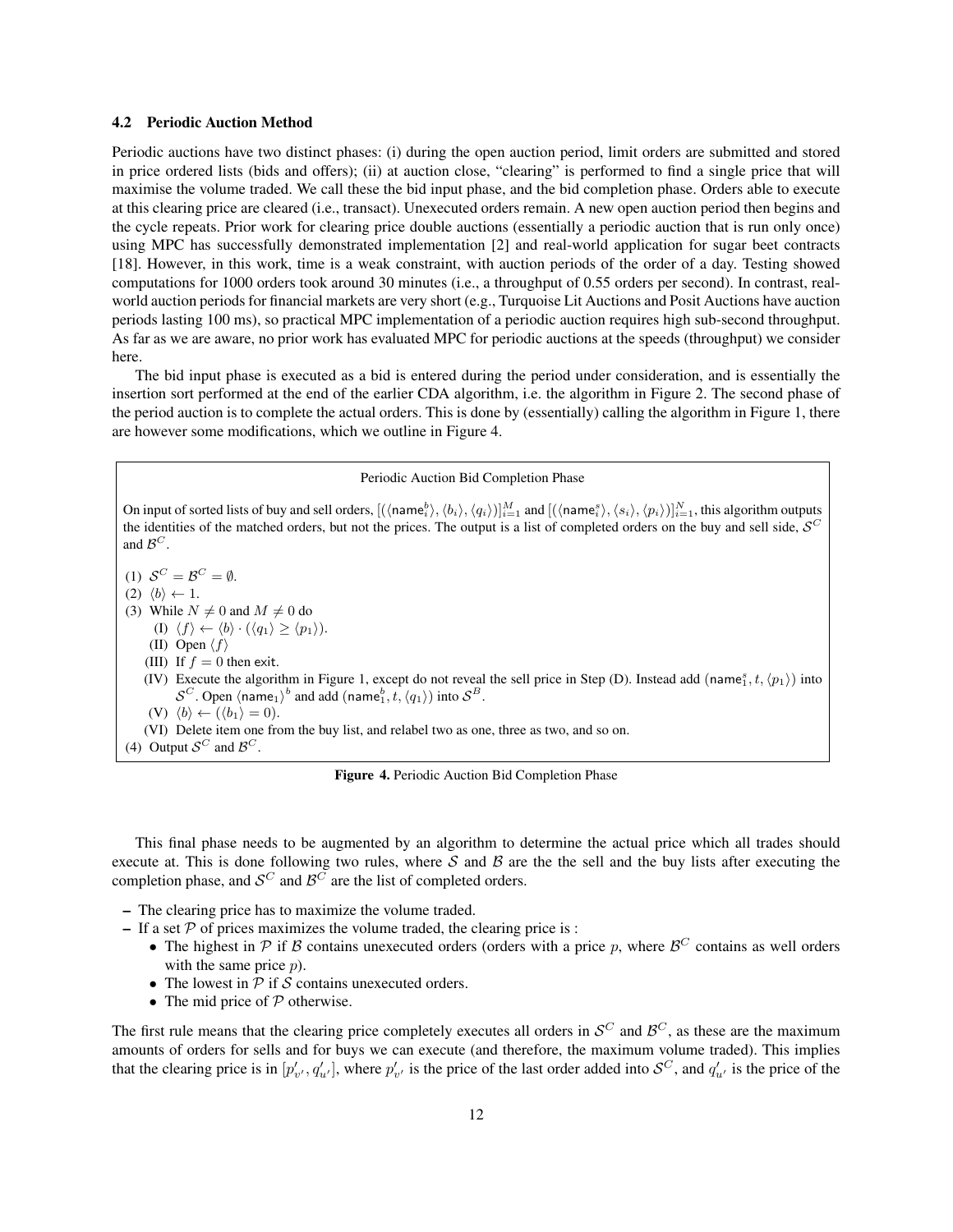last order added into  $\mathcal{B}^C$ . If  $p'_{v'} = q'_{u'}$ , then the clearing price is identified, otherwise, we need to refer to the second rule. The second rule implies that we need to take either  $q'_{u'}$  if we have unexecuted orders in  $B$ , or  $p'_{v'}$  if we have unexecuted orders in S, or  $\frac{q'_u + p'_v}{2}$  otherwise. Thus we only need to check whether  $q'_u$  is the same as  $q_1$ , the price of the first order in B, and then check whether  $p'_v$  is the same as  $p_1$ , the price of the first order in S. See Figure 5 for a formal description of this algorithm.

#### Periodic Auction Price Calculation

Given the sets B, S,  $\mathcal{B}^C$  and  $\mathcal{S}^C$  after the completion phase:  $\mathcal{B} = [(\langle name_i^b \rangle, \langle b_i \rangle, \langle q_i \rangle)]_{i=1}^u$  the buy list,  $S = [(\langle name_i^s \rangle, \langle s_i \rangle, \langle p_i \rangle)]_{i=1}^v$  the sell list,  $\mathcal{B}^C = [(\langle name_i^{b'} \rangle, \langle b_i' \rangle, \langle q_i' \rangle)]_{i=1}^{u'}$  the list of completed buys,  $\mathcal{S}^C =$  $[(\langle name_i^{s'}\rangle, \langle s_i' \rangle, \langle p_i' \rangle)]_{i=1}^{v'}$  the list of completed sells. This algorithm determines the final price, price. (1) If  $\mathcal{B}^C = \emptyset$  (And therefore  $\mathcal{S}^C = \emptyset$ ) then exit [i.e. No matching happened during this period] (2) Else (I) If  $(\mathcal{B} = \emptyset \text{ and } \mathcal{S} = \emptyset)$  then  $\langle \text{price} \rangle \leftarrow (\langle q'_{u'} \rangle + \langle p'_{v'} \rangle)/2$ [All sells and buys were completely matched during completion phase] (II) Else (A) If  $(\mathcal{B} \neq \emptyset \text{ and } \mathcal{S} = \emptyset)$ [Only sells were completely matched during completion phase] (i)  $\langle g \rangle \leftarrow (\langle q_1 \rangle = \langle q'_{u'} \rangle).$ (ii)  $\langle \text{price} \rangle \leftarrow \langle g \rangle \cdot \langle q_1 \rangle + (1 - \langle g \rangle) \cdot (\langle q'_{u'} \rangle + \langle p'_{v'} \rangle)/2.$ (B) Else (i) If  $(\mathcal{B} = \emptyset \text{ and } \mathcal{S} \neq \emptyset)$ [Only buys were completely matched during completion phase] (a)  $\langle h \rangle \leftarrow (\langle p_1 \rangle = \langle p'_{v'} \rangle).$ (b)  $\langle \text{price} \rangle \leftarrow \langle h \rangle \cdot \langle p_1 \rangle + (1 - \langle h \rangle) \cdot (\langle q'_{u'} \rangle + \langle p'_{v'} \rangle)/2.$ (ii) Else [Neither sells, nor buys were completely matched during completion phase] (a)  $\langle g \rangle \leftarrow (\langle q_1 \rangle = \langle q'_{u'} \rangle).$ (b)  $\langle h \rangle \leftarrow (\langle p_1 \rangle = \langle p'_{v'} \rangle).$ (c)  $\langle$  price $\rangle \leftarrow \langle g \rangle \cdot \langle q_1 \rangle + \langle h \rangle \cdot \langle p_1 \rangle$ . (d)  $\langle \text{price} \rangle = \langle \text{price} \rangle + (1 - \langle g \rangle) \cdot (1 - \langle h \rangle) \cdot (\langle q'_{u'} \rangle + \langle p'_{v'} \rangle)/2.$ (III) Open  $\langle$  price $\rangle$  and return it as the final price

Figure 5. Periodic Auction Price Calculation

Experimental Results As explained above the periodic auction consists of three distinct phases, which we time separately. The first phase, which is the algorithm in Figure 2 needs to be executed *as each order comes in*. In Table 5 we present the online execution time of this phase of the algorithm in the case of processing a buy order, for various values of M. Obviously as each order comes in the value of M increases by one. We see that, roughly, the online time increases linearly as a function of the size of the order book (which is to be expected). Thus, in a real market, this first phase will need to complete as soon as the order book reaches a size that the current incoming orders cannot be processed as they arrive. Once the throughput of incoming orders is greater than one over the online latency needed to deal with the incoming orders, the algorithm will be unable to cope. Thus, this cross over point will determine the length of the period in the periodic auction.

We now turn to examining the phase which happen at the end of the specific period, namely the execution of the bid completion phase from Figure 4 and the price calculation from Figure 5. The main cost in the evaluation of Figure 4 is the evaluation of line 3-IV. The rest of the calculation just depends on a little book keeping consisting of two comparisons and one multiplication per iteration of the loop (3). The number of iterations of the loop (3) depending on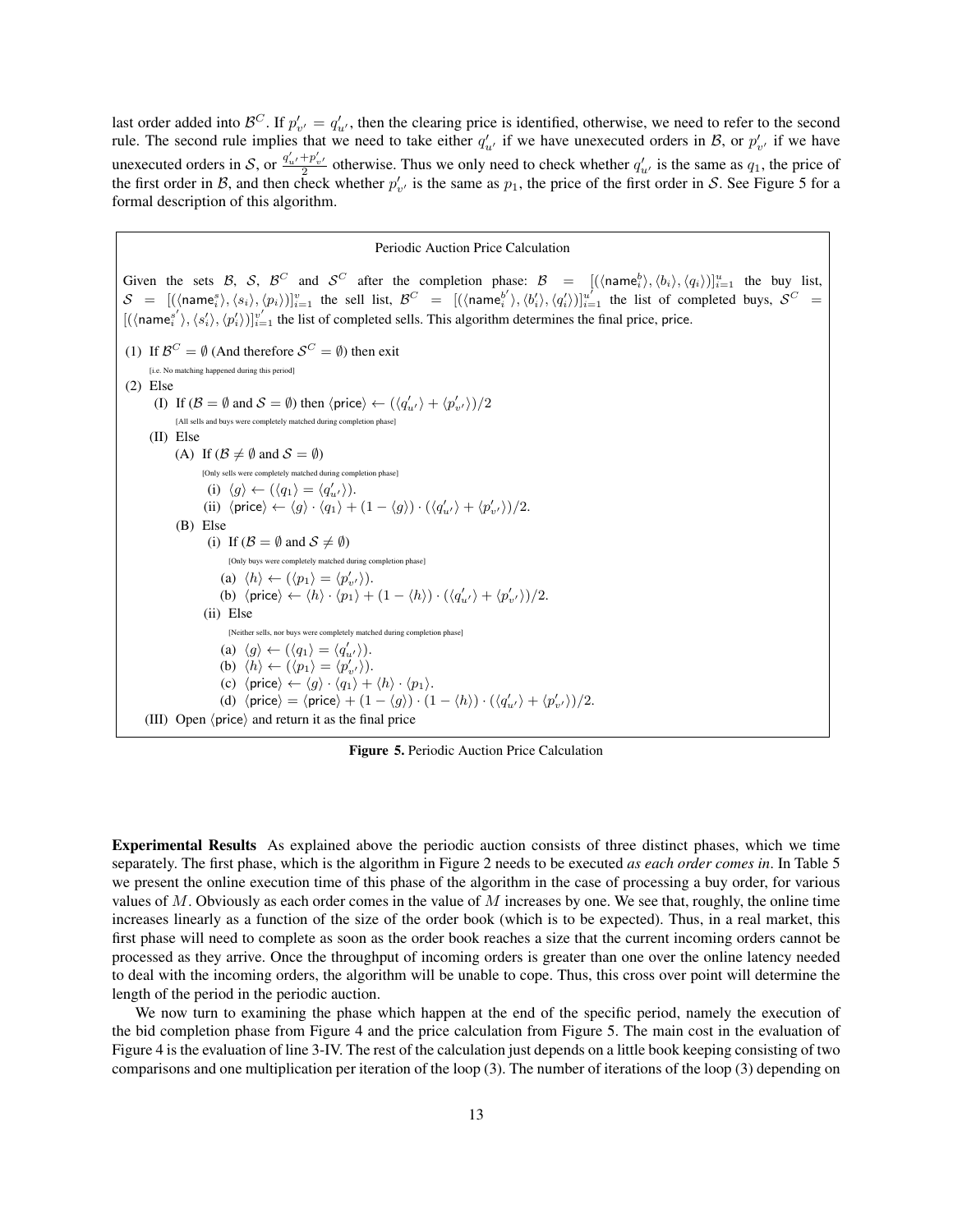|               |        | Pre-Processed  |                                                         | Two Party Case | Three Party Case |       |  |
|---------------|--------|----------------|---------------------------------------------------------|----------------|------------------|-------|--|
| N             | Rounds | Data $(m,b)$   | Offline Time   Online Time   Offline Time   Online Time |                |                  |       |  |
| 10            | 10     | (1561, 1260)   | 1.454                                                   | 0.002          | 0.060            | 0.005 |  |
| 20            | 10     | (2871, 2310)   | 2.675                                                   | 0.004          | 0.073            | 0.010 |  |
| 50            | 10     | (6801, 5460)   | 6.338                                                   | 0.010          | 0.135            | 0.021 |  |
| $100^{\circ}$ | 10     | (13351, 10710) | 12.443                                                  | 0.022          | 0.238            | 0.042 |  |
| 200           | 10     | (26451,21210)  | 24.652                                                  | 0.054          | 0.437            | 0.090 |  |

Table 5. Insert into Buy List (Figure 2) Results

precisely what quantities are matched in the main step of line 3-IV (i.e. essentially how many sell items are opened). The experimental results for this step are presented in Tables 6 and 7. The online run times in Table 6 do not depend significantly on  $N$ , thus we only give the range of values for the time for values of  $N$  in the range 10 to 500. The offline runtimes depend more on the value of N. Finally, the price calculations consists of one opening, and at most two comparisons, so the cost is negligible.

Table 6. Online Latency for Step 3-IV of Periodic Auction Bid Completion Phase (Figure 4)

| Number of         |    |                 | Two Party Case    Three Party Case |
|-------------------|----|-----------------|------------------------------------|
| Opened Sells Rnds |    | Latency         | Latency                            |
|                   | 9  | $0.001 - 0.001$ | $0.001 - 0.001$                    |
|                   | 27 | $0.002 - 0.002$ | $0.003 - 0.003$                    |
|                   | 45 | $0.003 - 0.004$ | $0.004 - 0.005$                    |
|                   | 63 | $0.004 - 0.005$ | $0.006 - 0.008$                    |

Table 7. Offline Latency for Step 3-IV of Periodic Auction Bid Completion Phase (Figure 4)

|     | Pre-Processed        |         | Two Party Case  Three Party Case |
|-----|----------------------|---------|----------------------------------|
| N   | Data $(m,b)$         | Latency | Latency                          |
| 10  | (3610, 3150)         | 3.364   | 0.073                            |
| 20  | (7220, 6300)         | 6.729   | 0.137                            |
| 50  | (18050, 15750)       | 16.822  | 0.288                            |
| 100 | (36100, 31500)       | 33.645  | 0.492                            |
| 200 | (72200, 63000)       | 67.290  | 0.997                            |
|     | 500 (180500, 157500) | 168.226 | 2.449                            |

We see that the main cost in the periodic auction is the cost of inserting an incoming order into the sorted table. This increases as the size of the table increases. This looking at Table 5 we see that if in a given period we have a maximum of ten buy and ten sell orders, then the period length could be set to  $2 \cdot 10 \cdot 0.002 = 0.040$  seconds (in the case of the two party setting), which would equate to a throughput (just considering this part of the computation) of  $20/0.040 = 500$  orders per second. However, this is the best throughput one could achieve; the higher the number of orders per second the more processing is needed to sort them, and hence the less orders one can process. This leads us to consider the more naïve volume matching methodology, which we turn to in the next section.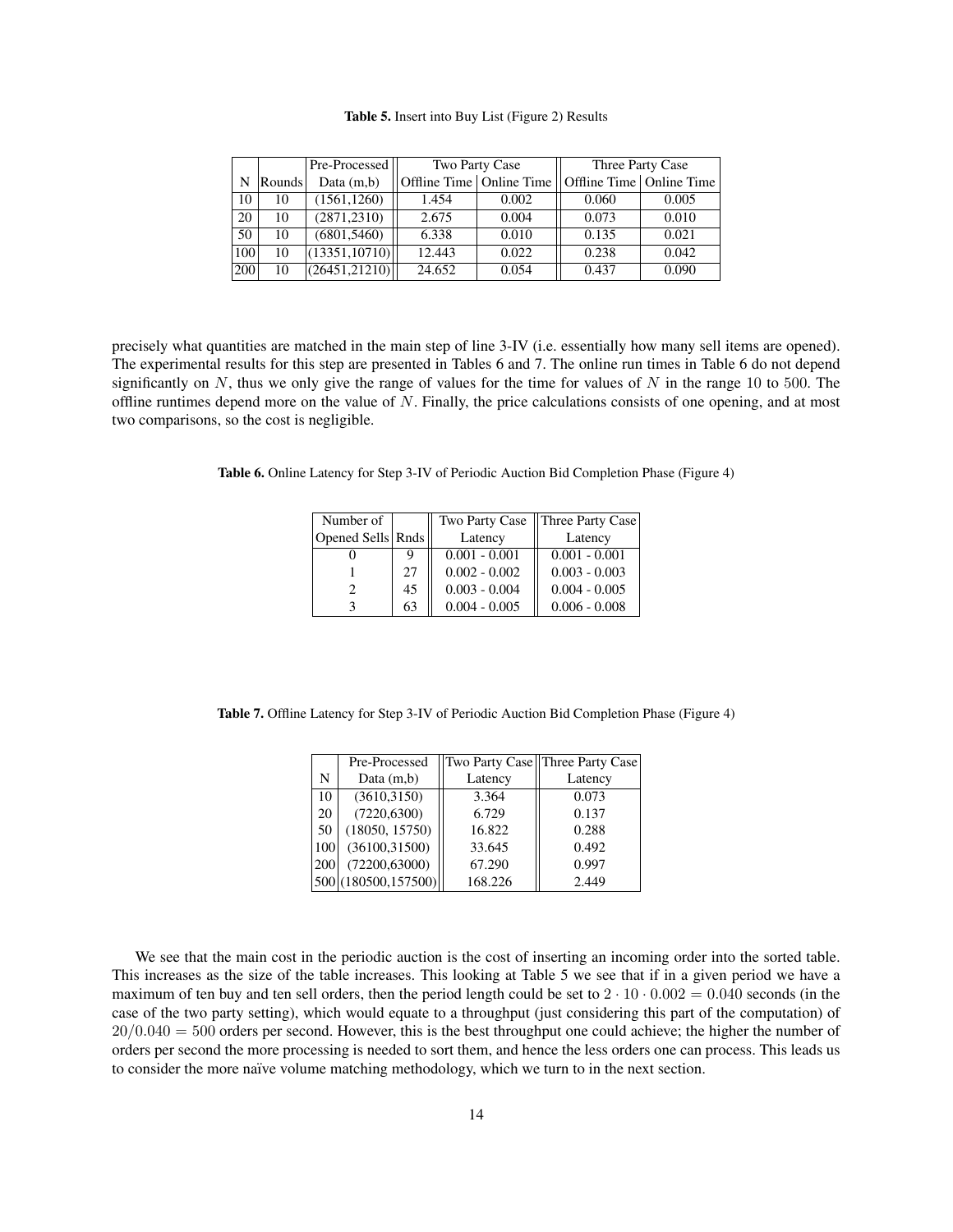#### 4.3 Volume Matching Method

Volume match (a scheduled cross at some fixed time point, where buy and sell orders are matched only on volume, with no price information considered) is the simplest matching algorithm we consider. As far as we are aware, there is no prior work attempting a "secure" implementation of volume match. This is perhaps because the algorithm is too simple to be of interest from the theoretical perspective of auction mechanism design, since there is no price discovery process. However, despite (and, perhaps, because of) its simplicity, volume match (or scheduled cross) has been used consistently in real-world dark markets for more than thirty years: from the original Posit and Instinet platforms, where crosses occurred once, or several times, per day; to current incarnations such as Posit Match and LSE's Turquoise, where crosses occur at intervals between 10 and 45 seconds. Therefore, despite the lack of prior work in this area, we believe a secure MPC implementation of a volume match algorithm has potential for significant real-world impact.

As explained in the introduction, our final method we use is a volume matching algorithm. This allows us to dispense with the complex decision making related to prices of bids and offers in the previous two methods. In these dark market auctions the price of all completed trades does not depend on any input price by the bidders, but is simply taken from an external source; usually the price on an associated lit market.

Again, we take as input the set of orders, but this time we are only interested in the specific volume to be bought or sold, and each party only enters their respective volume for this period of trading. At the end of the computation, we want all buy and sell orders that can be matched to be opened. Matching is done on a first-come-first-served basis. If a party's order is output as zero, or less than the order's original volume, then this is the amount which gets satisfied.

The algorithm is presented in Figure 6. One can immediately see it is much simpler, and the number of operations are a deterministic function of N and M (unlike prior methods). Indeed, the algorithm requires  $2 \cdot (N + M) + 1$  secure comparisons,  $2 \cdot (N + M) + 1$  secure multiplications, plus some secure additions.

### Algorithm for Clearing a Dark Market

On input of  $\langle s_1 \rangle, \ldots, \langle s_N \rangle$  and  $\langle b_1 \rangle, \ldots, \langle b_M \rangle$  the algorithm computes (we assume N and M are known) 1.  $\langle S \rangle \leftarrow \sum_{i=1}^{N} \langle s_i \rangle$ . 2.  $\langle B \rangle \leftarrow \sum_{j=1}^{M} \langle b_j \rangle$ . 3.  $\langle f \rangle \leftarrow [S] > [B].$ 4.  $\langle T \rangle \leftarrow \langle f \rangle \cdot (\langle B \rangle - \langle S \rangle) + \langle S \rangle.$ [Note  $\langle T \rangle$  holds the total volume which will be bought/sold in this execution]. 5.  $\langle L \rangle \leftarrow \langle T \rangle$ . 6. For  $i$  from  $1$  to  $N$  do (a)  $\langle z_1 \rangle \leftarrow \langle L \rangle \leq 0.$ (b)  $\langle z_2 \rangle \leftarrow \langle L \rangle \langle s_i \rangle$ . (c)  $\langle s_i \rangle \leftarrow ((\langle L \rangle - \langle s_i \rangle) \cdot \langle z_2 \rangle + \langle s_i \rangle) \cdot (1 - \langle z_1 \rangle).$ (d)  $\langle L \rangle \leftarrow \langle L \rangle - \langle s_i \rangle$ . 7.  $\langle L \rangle \leftarrow \langle T \rangle$ .

8. For  $j$  from 1 to  $M$  do (a)  $\langle z_1 \rangle \leftarrow \langle L \rangle \leq 0.$ (b)  $\langle z_2 \rangle \leftarrow \langle L \rangle < \langle b_j \rangle$ . (c)  $\langle b_j \rangle \leftarrow ((\langle L \rangle - \langle b_j \rangle) \cdot \langle z_2 \rangle + \langle b_j \rangle) \cdot (1 - \langle z_1 \rangle).$ (d)  $\langle L \rangle \leftarrow \langle L \rangle - \langle b_j \rangle$ . 9. Open  $\langle s_i \rangle$  and  $\langle b_j \rangle$  for all i and j.

Figure 6. Algorithm for Clearing a Dark Market

As an example, consider the values  $s_1 = 3$ ,  $s_2 = 4$ ,  $s_3 = 5$  and  $b_1 = 5$ ,  $b_2 = 2$ ,  $b_3 = 11$ ,  $b_4 = 1$ . Then, we see the following trace will be executed, resulting in sellers 1 to 3 selling all their items, while only buyers 1 and 2 manage to get exactly what they want. Buyer 3 has to make do with only obtaining five units and buyer 4 receives none.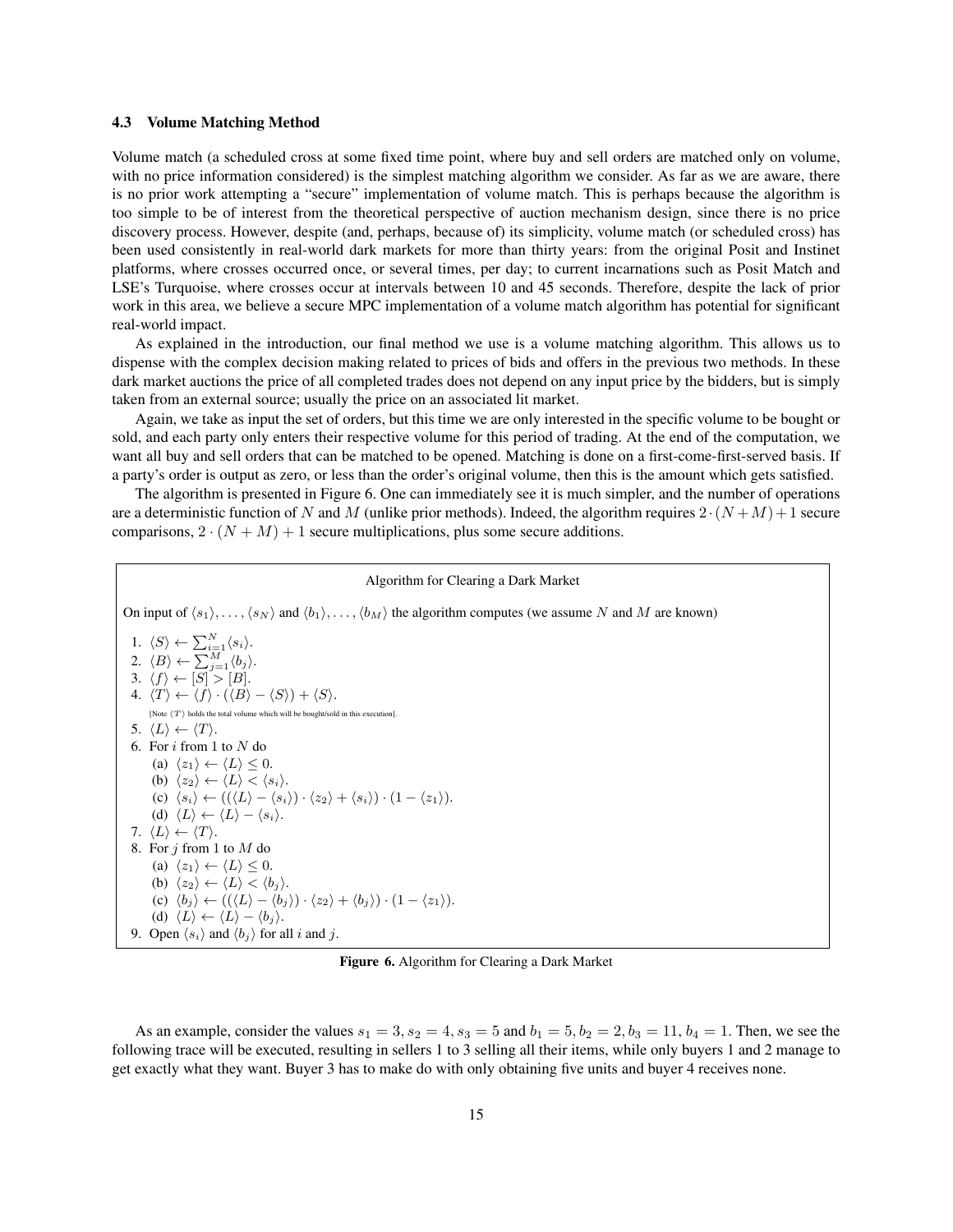| $-S=3+4+5=12$                               |
|---------------------------------------------|
| $-B=5+2+11+1=19$                            |
| $- f = 0$                                   |
| $-T = S = 12$                               |
| $-L = 12, i = 1, z_1 = 0, z_2 = 0, s_1 = 3$ |
| $-L = 9, i = 2, z_1 = 0, z_2 = 0, s_2 = 4$  |
| $-L = 5, i = 3, z_1 = 0, z_2 = 0, s_3 = 5$  |
| $-L = 12, j = 1, z_1 = 0, z_2 = 0, b_1 = 5$ |
| $-L = 7, j = 2, z_1 = 0, z_2 = 0, b_2 = 2$  |
| $-L = 5, j = 3, z_1 = 0, z_2 = 0, b_3 = 5$  |
| $-L = 0, j = 4, z_1 = 1, z_2 = 1, b_4 = 0$  |

**Experimental Results** Again we performed experiments for different values of  $N$  and  $M$ , with random buy and sell bids in the range  $[1, \ldots, 100]$ . Our results are given in Table 8 for our two cases. The algorithm is relatively simple to analyse and it is clear that the number of multiplications and comparisons in one execution is given by  $2 \cdot (N + M) + 1$ , and the number of rounds of communication is given by  $9 \cdot (\max(M, N) + 1)$ . The online latency of this methodology is basically given by the online phase time  $t<sub>o</sub>$ , whilst the throughput in terms of number of bids processed per second is given by  $(N + M)/t_o$ . As we can see from the table, the throughput remains fairly constant, with any variation due to our experimental setup. Importantly, the online throughput we are able to achieve are close to what one would need in a real market.

|     |     |        | Pre-Processed                |         | Two Party Case |            | Three Party Case |        |            |
|-----|-----|--------|------------------------------|---------|----------------|------------|------------------|--------|------------|
| N   | М   | Rounds | Data $(m,b)$                 | Offline | Online         | Online     | Offline          | Online | Online     |
|     |     |        |                              | Time    | Time           | Throughput | Time             | Time   | Throughput |
| 10  | 10  | 99     | (4961, 4305)                 | 4.623   | 0.010          | 2000       | 0.100            | 0.018  | 1111       |
| 10  | 20  | 189    | (7381, 6405)                 | 6.879   | 0.015          | 2000       | 0.159            | 0.029  | 1034       |
| 20  | 20  | 189    | (9801.8505)                  | 9.134   | 0.020          | 2000       | 0.193            | 0.037  | 1081       |
| 20  | 40  | 369    | (14641.12705)                | 13.645  | 0.041          | 1463       | 0.245            | 0.057  | 1052       |
| 50  | 50  | 459    | (24321.21105)                | 22.667  | 0.045          | 2222       | 0.484            | 0.090  | 1111       |
| 50  | 100 | 909    | (36421, 31605)               | 33.944  | 0.087          | 1724       | 0.690            | 0.146  | 1027       |
| 100 | 100 | 909    | (48521.42105)                | 45.221  | 0.099          | 2020       | 0.906            | 0.182  | 1098       |
| 100 | 200 | 1809   | (72721.63105)                | 67.775  | 0.158          | 1898       | 1.233            | 0.287  | 1045       |
| 200 | 200 | 1809   | (96921, 84105)               | 90.330  | 0.239          | 1673       | 1.766            | 0.360  | 1111       |
| 200 | 400 | 3609   | (145321, 126105)             | 135.439 | 0.344          | 1744       | 2.508            | 0.583  | 1029       |
| 500 | 500 | 4509   | $(242121, 210105)$   225.656 |         | 0.500          | 2000       | 4.136            | 0.900  | 1111       |

### 5 Conclusion

We have presented the first full MPC proof-of-concept implementation and analysis of three common auction types used for dark pool financial trading venues. For each of the three algorithms presented, the two-party case has higher online throughput than the three-party case; but lower offline throughput. However, given that most primary markets open approximately eight hours per day, five days a week, and dark markets tend to follow similar opening hours, a real-world implementation would have plenty of time to perform these offline computations. Indeed, offline computations can also be performed in parallel. Therefore, the offline times presented are *not* a limiting factor in algorithm performance.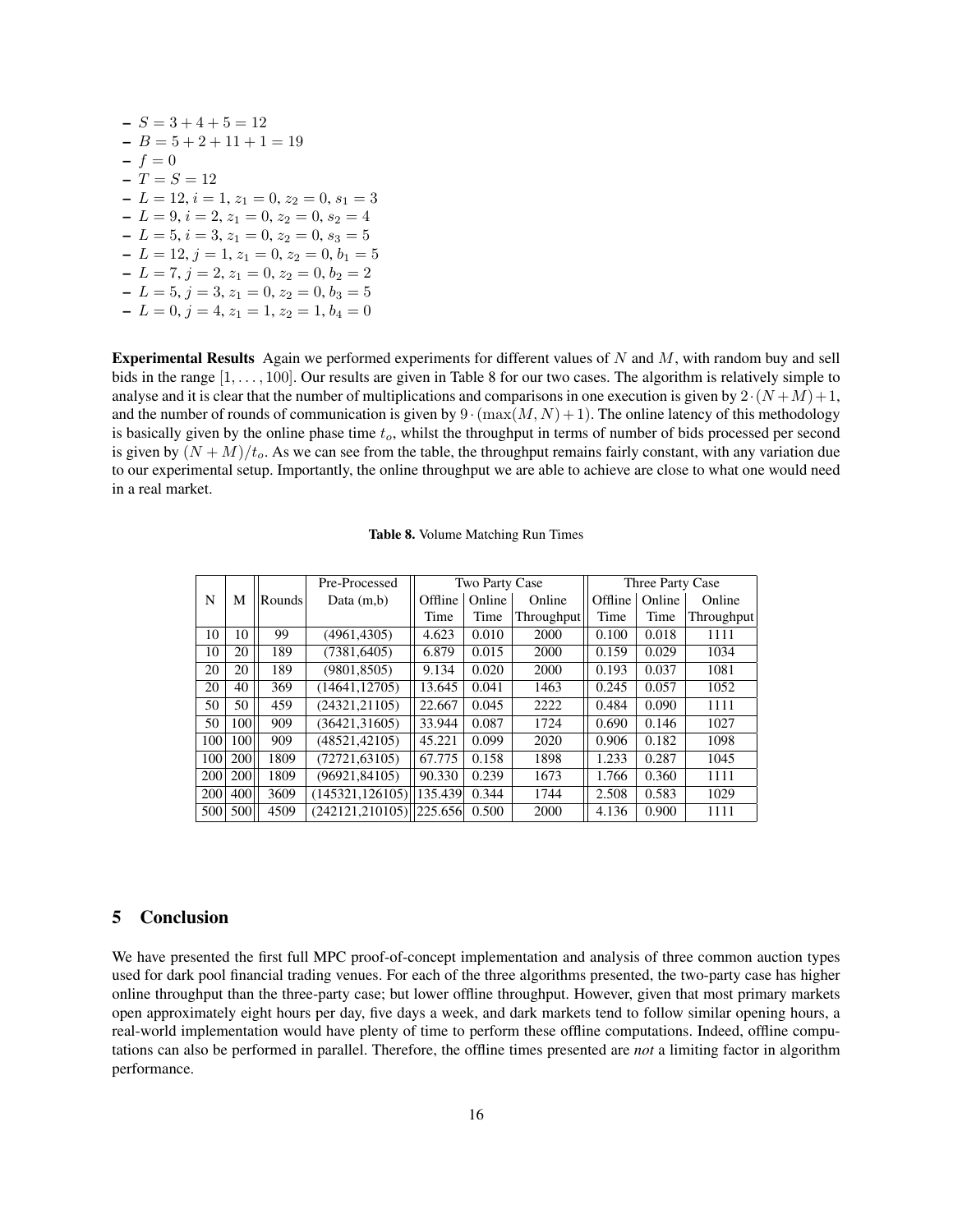The two-party case is fully secure as long as *at least one* party is trustworthy. Therefore, we suggest a practical implementation of the two-party algorithms presented would have the venue operator as party one, and the regulator as party two (i.e., the FCA in UK, ESMA in EU, or SEC in USA). Thus, as the operator is unable to view order data in the clear, the algorithms *guarantee* no information misuse (such as that previously perpetrated by Pipeline [27], Liquidnet [28], and ITG [29]). In addition, as the regulator is also involved in the computation, this architecture ensures that a venue operator cannot illicitly vary the rules of the published trading mechanism (e.g., by using undisclosed order types that favour certain traders, such as perpetrated by UBS [30]).

To avoid abusive practices, regulation has attempted to encourage dark pool venues to concentrate on natural liquidity flow (volume investors looking to trade large positions with minimum market impact); and it appears that there has been some success. In Feb 2017, mean trade size and number of trades on European dark pools ranged from Liquidnet's large volume, negotiated matching platform (50 trades/hour; mean size C900,000) to UBS's mid-point matching MTF (16,000 trades/hour; mean size  $\epsilon$ 8,000) [15]. Following the introduction of MiFID II in Jan 2018, the average trade size on European dark markets almost doubled in the first six months [22]. As trade size is negatively correlated with order flow, this suggests the throughput (orders per unit time) of dark venues has fallen.

Considering this, when viewed from a practical perspective, the maximum throughput of the three MPC algorithms presented in this paper are promising: the CDA can execute approximately 10-50 orders per second (depending on order book depth); the periodic auction, running every second, can clear approximately 20 orders on either side; while the scheduled cross volume match can execute 800 orders per second. For a real-world dark pool with relatively large minimum order size, these results suggest that MPC is ready for a practical implementation in financial markets, particularly if a simple matching mechanism is used (e.g., the volume match algorithm). Large investors are often prepared to sacrifice timeliness for privacy. Therefore, the privacy-preserving security guarantee an MPC dark pool provides may tempt enough users for it to be viable; even if executions times are longer than rival venues.

### Acknowledgements

This work has been supported in part by ERC Advanced Grant ERC-2015-AdG-IMPaCT, by the Defense Advanced Research Projects Agency (DARPA) and Space and Naval Warfare Systems Center, Pacific (SSC Pacific) under contract No. N66001-15-C-4070, and by the FWO under an Odysseus project GOH9718N.

# References

- 1. Aly, A., Keller, M., Orsini, E., Rotaru, D., Scholl, P., Smart, N.P., Wood, T.: SCALE and MAMBA documentation (2018), https://homes.esat.kuleuven.be/˜nsmart/SCALE/Documentation.pdf
- 2. Bogetoft, P., Damgård, I., Jakobsen, T., Nielsen, K., Pagter, J., Toft, T.: A practical implementation of secure auctions based on multiparty integer computation. In: Di Crescenzo, G., Rubin, A. (eds.) Financial Cryptography and Data Security. FC 2006. No. 4107 in Lecture Notes in Computer Science, Springer, Berlin, Heidelberg (2006), https://doi.org/10.1007/ 11889663\_10
- 3. Bouchaud, J.P., Bonart, J., Donier, J., Gould, M.: Trades, Quotes and Prices: Financial Markets Under the Microscope. Cambridge University Press, Cambridge, UK (2018), https://doi.org/10.1017/9781316659335
- 4. Bouchaud, J.P., Farmer, J.D., Lillo., F.: How markets slowly digest changes in supply and demand. In: Hens, T., Schenk-Hoppe, K. (eds.) Handbook of Financial Markets: Dynamics and Evolution, pp. 57–156. Elsevier: Academic Press (2008)
- 5. Catrina, O., de Hoogh, S.: Improved primitives for secure multiparty integer computation. In: Garay, J.A., Prisco, R.D. (eds.) SCN 10: 7th International Conference on Security in Communication Networks. Lecture Notes in Computer Science, vol. 6280, pp. 182–199. Springer, Heidelberg, Germany, Amalfi, Italy (Sep 13–15, 2010)
- 6. Chida, K., Genkin, D., Hamada, K., Ikarashi, D., Kikuchi, R., Lindell, Y., Nof, A.: Fast large-scale honest-majority MPC for malicious adversaries. In: Shacham, H., Boldyreva, A. (eds.) Advances in Cryptology – CRYPTO 2018, Part III. Lecture Notes in Computer Science, vol. 10993, pp. 34–64. Springer, Heidelberg, Germany, Santa Barbara, CA, USA (Aug 19–23, 2018)
- 7. CME Globex: Marketing brochure. https://www.cmegroup.com/globex/files/globexbrochure.pdf (2018)
- 8. Damgård, I., Pastro, V., Smart, N.P., Zakarias, S.: Multiparty computation from somewhat homomorphic encryption. In: Safavi-Naini, R., Canetti, R. (eds.) Advances in Cryptology – CRYPTO 2012. Lecture Notes in Computer Science, vol. 7417, pp. 643–662. Springer, Heidelberg, Germany, Santa Barbara, CA, USA (Aug 19–23, 2012)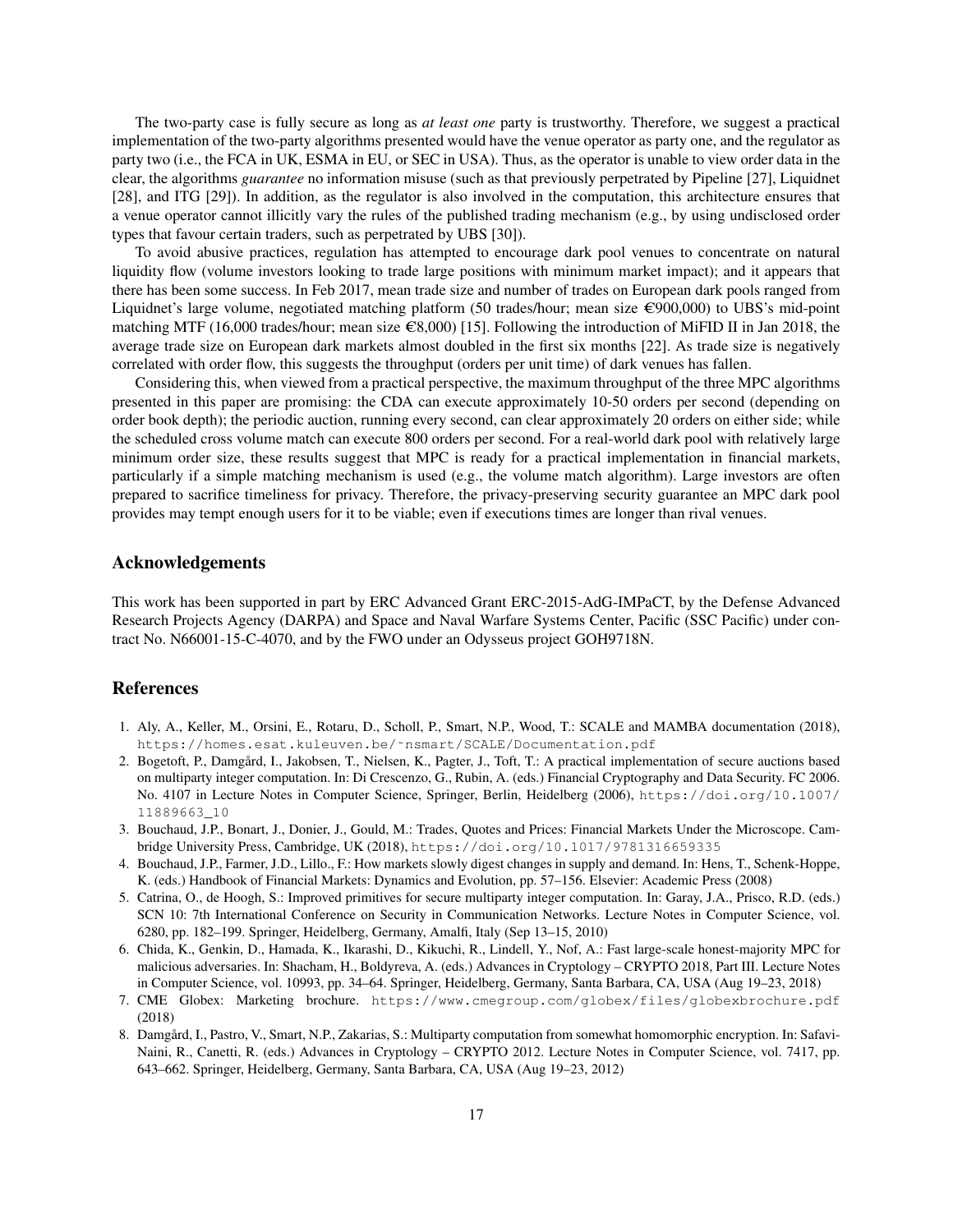- 9. Farmer, J.D., Gerig, A., Lillo, F., Waelbroeck, H.: How efficiency shapes market impact. Quantitative Finance 13(11), 1743– 1758 (2013), https://doi.org/10.1080/14697688.2013.848464
- 10. Financial Conduct Authority: Periodic auctions (June 2018), https://www.fca.org.uk/publications/ research/periodic-auctions
- 11. Gresse, C.: The effect of crossing-network trading on dealer market's bid-ask spreads. European Financial Management 12(2), 143–160 (2006), https://doi.org/10.1111/j.1354-7798.2006.00314.x
- 12. Harris, L.E.: Order exposure and parasitic traders (1997), unpublished working paper, University of South Carolina, Los Angeles, CA
- 13. Jutla, C.S.: Upending stock market structure using secure multi-party computation. IACR Cryptology ePrint Archive (2015), https://eprint.iacr.org/2015/550
- 14. Keller, M., Rotaru, D., Smart, N.P., Wood, T.: Reducing communication channels in MPC. In: Catalano, D., De Prisco, R. (eds.) SCN 18: 11th International Conference on Security in Communication Networks. Lecture Notes in Computer Science, vol. 11035, pp. 181–199. Springer, Heidelberg, Germany, Amalfi, Italy (Sep 5–7, 2018)
- 15. LiquidMetrix: Guide to European Dark Pools February 2017. Intelligent Financial Systems Limited. https://www.liquidmetrix.com (Feb 2017)
- 16. MacKenzie, D.: A sociology of algorithms: High-frequency trading and the shaping of markets (June 2014), http://www. sps.ed.ac.uk/\_\_data/assets/pdf\_file/0004/156298/Algorithms25.pdf, Univ. of Edinburgh, Working Paper.
- 17. Massacci, F., Ngo, C.N., Nie, J., Venturi, D., Williams, J.: FuturesMEX: Secure, distributed futures market exchange. In: IEEE Symposium on Security and Privacy. pp. 335–353. San Francisco, CA (May 2018), https://doi.org/10.1109/SP. 2018.00028
- 18. P. Bogetoft et al.: Secure multiparty computation goes live. In: Financial Cryptography and Data Security. FC 2009., Lecture Notes in Computer Science, vol. 5628. Springer, Berlin, Heidelberg (2009), https://doi.org/10.1007/978-3- 642-03549-4\_20
- 19. Partisia: Secure order matching. Webpage (2018), https://partisia.com/order-matching
- 20. Petrescu, M., Wedow, M.: Dark pools in European equity markets: emergence, competition and implications. European Central Bank: Occasional Paper Series, No. 193 (Jul 2017), https://www.ecb.europa.eu/pub/pdf/scpops/ecb. op193.en.pdf
- 21. Redburn Execution: List of approved trading venues EMEA (28 Sep 2018)
- 22. Reid, H.: Light or dark? Six months on, MiFID 2 rules divide equity traders. Reuters Business News (29 June 2018), https://www.reuters.com/article/us-eu-markets-mifid-analysis/light-or-darksix-months-on-mifid-2-rules-divide-equity-traders-idUSKBN1JP0LP
- 23. Stein, K.M.: Commissioner's statement on adoption of rules to increase the operational transparency of Alternative Trading Systems (ATS). U.S. Securities and Exchange Commission, Public Statement (18 July 2018), https://www.sec.gov/ news/public-statement/statement-stein-071818-1
- 24. Thorpe, C., Parkes, D.C.: Cryptographic combinatorial securities exchanges. In: Dingledine, R., Golle, P. (eds.) Financial Cryptography and Data Security. FC 2009., Lecture Notes in Computer Science, vol. 5628. Springer, Berlin, Heidelberg (2009), https://doi.org/10.1007/978-3-642-03549-4\_18
- 25. Thorpe, C., Parkes, D.C.: Cryptographic securities exchanges. In: Dietrich, S., Dhamija, R. (eds.) International Conference on Financial Cryptography and Data Security. FC 2007. pp. 163–178. No. 4886 in Lecture Notes in Computer Science, Springer, Berlin, Heidelberg (2007), https://doi.org/10.1007/978-3-540-77366-5\_16
- 26. Thorpe, C., Willis, S.R.: Cryptographic rule-based trading. In: 16th International Conference on Financial Cryptography and Data Security: FC 2012. Lecture Notes in Computer Science, vol. 7397, pp. 65–72. Bonaire (Feb 2012), https://fc12. ifca.ai/pre-proceedings/paper\_74.pdf
- 27. United States of America before the Securities and Exchange Commission: In the matter of Pipeline Trading Systems LLC, et al., Exchange Act Release No. 65609. https://www.sec.gov/litigation/admin/2011/33-9271.pdf (24 Oct 2011)
- 28. United States of America before the Securities and Exchange Commission: In the matter of Liquidnet, Inc., Exchange Act Release No. 72339. https://www.sec.gov/litigation/admin/2014/33-9596.pdf (6 Jun 2014)
- 29. United States of America before the Securities and Exchange Commission: In the Matter of ITG Inc. and Alternet Securities, Inc., Exchange Act Release No. 75672. https://www.sec.gov/litigation/admin/2015/33-9887.pdf (12 Aug 2015)
- 30. United States of America before the Securities and Exchange Commission: In the Matter of UBS Securities LLC, Exchange Act Release No. 74060. https://www.sec.gov/litigation/admin/2015/33-9697.pdf (15 Jan 2015)
- 31. United States Securities and Exchange Commission: SEC institutes enforcement action against 20 former New York Stock Exchange specialists alleging pervasive course of fraudulent trading. Press Release, https://www.sec.gov/news/ press/2005-54.htm (12 April 2005)